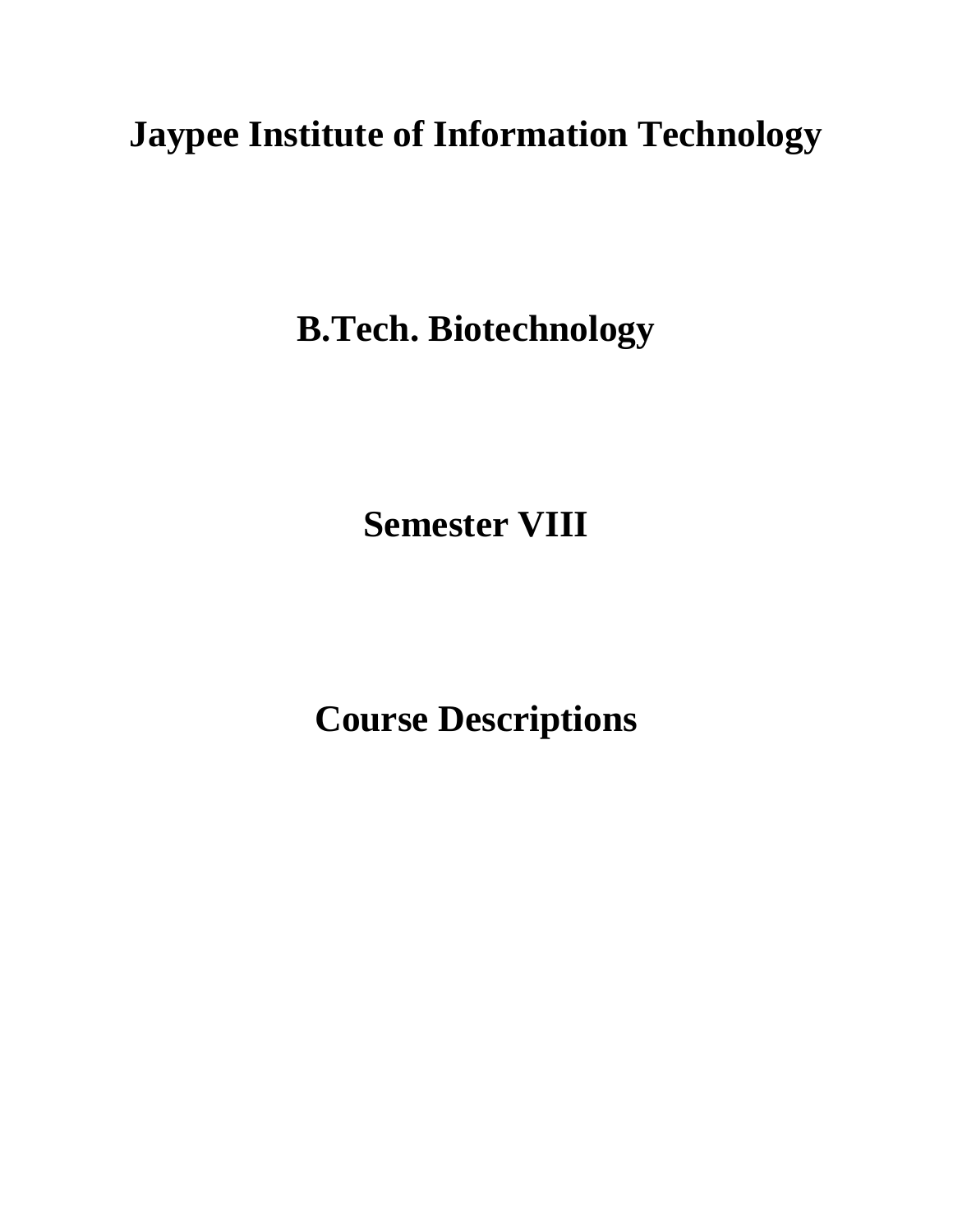| Course Code        | 15B1NBT831                            | <b>Semester</b> Even |                      |  | <b>Semester VIII Session</b> 2018-2019 |
|--------------------|---------------------------------------|----------------------|----------------------|--|----------------------------------------|
|                    |                                       |                      |                      |  | <b>Month from January to June</b>      |
| <b>Course Name</b> | Biopharmaceutics and Pharmacokinetics |                      |                      |  |                                        |
| $\ $ Credits       |                                       |                      | <b>Contact Hours</b> |  | $3+1$                                  |

| <b>Faculty (Names)</b> | Coordinator(s)                 | Dr Shweta Dang |
|------------------------|--------------------------------|----------------|
|                        | Teacher(s)<br>(Alphabetically) | Dr Shweta Dang |

|                                                                            | <b>COGNITIVE LEVELS</b>                                                                            |
|----------------------------------------------------------------------------|----------------------------------------------------------------------------------------------------|
| Explain the phases of drug and biologics development.                      | <b>Understand Level</b>                                                                            |
|                                                                            | (C2)                                                                                               |
| pharmacokinetics<br>Analyze<br>absorption,<br>distribution,<br>the<br>of   | <b>Analyze Level(C4)</b>                                                                           |
|                                                                            |                                                                                                    |
| Evaluate the <i>in vitro</i> dissolution testing and its relevance in drug | Evaluate level (C5)                                                                                |
|                                                                            |                                                                                                    |
| Apply biopharmaceutics factors governing the formulation designs of        | Apply level $(C3)$                                                                                 |
|                                                                            |                                                                                                    |
| Analyze and compare various pharmacodynamic interactions                   | Analyze $level(C4)$                                                                                |
|                                                                            | <b>COURSE OUTCOMES</b><br>biotransformation and elimination.<br>development<br>novel dosage forms. |

| <b>Module</b><br>No. | <b>Title of the Module</b>          | <b>Topics in the Module</b>                                                                                                                                                                                  | No. of<br><b>Lectures for</b><br>the module |
|----------------------|-------------------------------------|--------------------------------------------------------------------------------------------------------------------------------------------------------------------------------------------------------------|---------------------------------------------|
| 1.                   | <b>Drug Development</b>             | Drug Discovery, pre-clinical and clinical trials, Drug<br>Launch                                                                                                                                             | 02                                          |
|                      | <b>Pharmacokinetics</b><br>of drugs | Physicochemical properties of drugs. Route of<br>administration of drugs. Interrelation of properties of drug<br>and <i>in vivo</i> performance.<br>Biologic sampling techniques, analytical methods for the | 04                                          |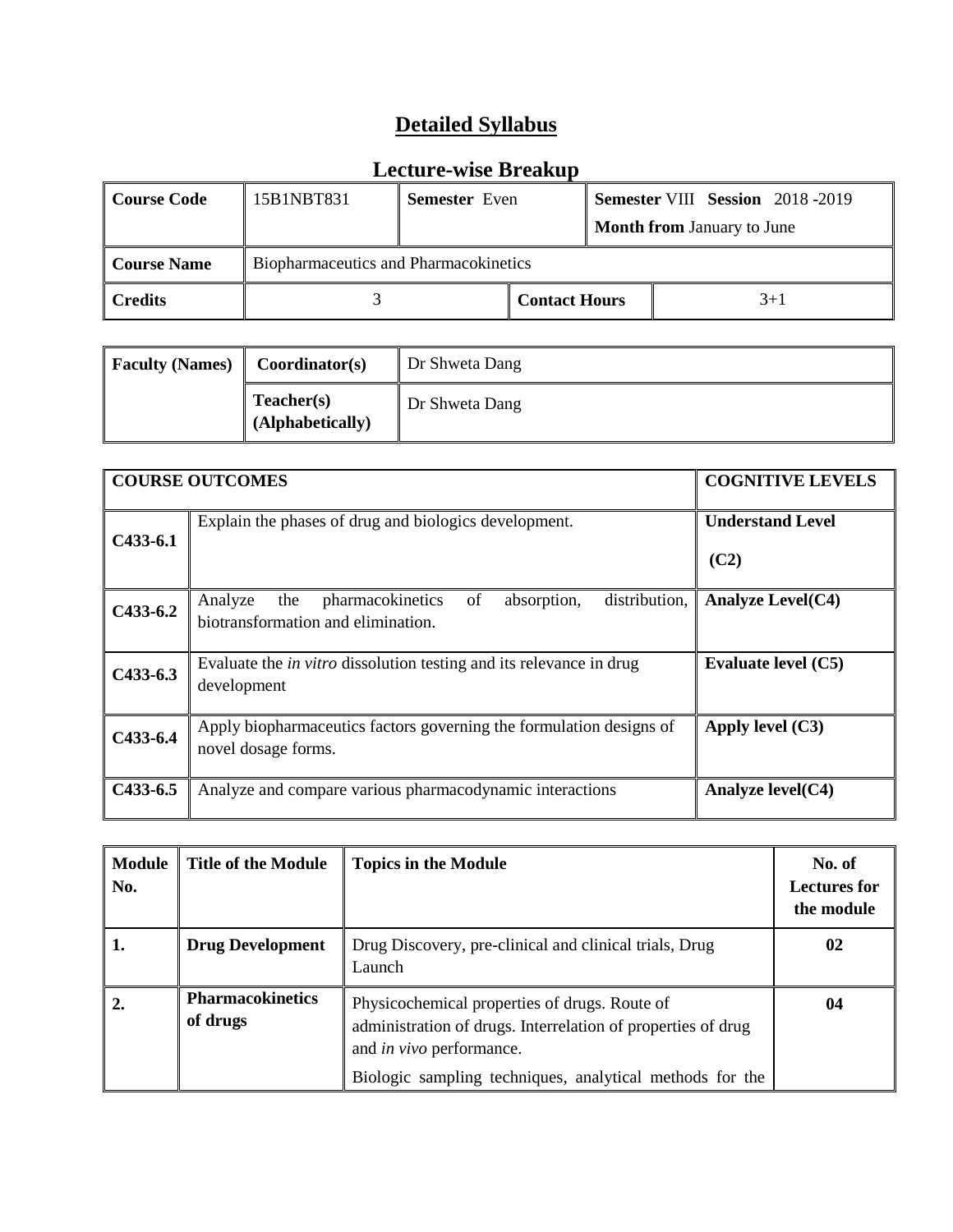|     |                                                                                            | measurement of drugs and metabolites.                                                                                                                                                                                                                       |    |
|-----|--------------------------------------------------------------------------------------------|-------------------------------------------------------------------------------------------------------------------------------------------------------------------------------------------------------------------------------------------------------------|----|
| 3.  | <b>Absorption</b><br>of<br>drugs:<br>oral<br>and<br>non-oral routes                        | Transport mechanisms of drugs. Effect of Formulation<br>factors, physiological factors and drug factors on<br>drug<br>absorption<br>from<br>the<br>gastrointestinal<br>tract.<br>HandersonHasselbach Equation                                               | 04 |
| 4.  | <b>Bioavailability</b><br>and<br><b>Bioequivalence</b>                                     | Calculations<br>Bioavailability,<br>Parameters<br>of<br>of<br>Bioequivalence, generic drug development.                                                                                                                                                     | 02 |
| 5.  | <b>Distribution</b><br>of<br><b>Drugs</b>                                                  | Processes and factors affecting drug distribution. Apparent<br>volume of distribution. Drug-Protein Binding                                                                                                                                                 | 02 |
| 6.  | <b>Metabolism</b><br>of<br>drugs                                                           | Concept of drug metabolism, first pass effect, Rate of<br>Metabolism, Phase I and II reactions, Enzyme Inducers and<br>Enzyme Inhibitors, Drug-drug interactions.                                                                                           | 04 |
| 7.  | <b>Excretion of Drugs</b>                                                                  | Mechanisms of renal excretion, Factors affecting renal<br>excretion, renal clearance and enterohepatic cycle, first<br>order elimination, Dose adjustments in renal failure.                                                                                | 05 |
| 8.  | <b>Pharmacokinetics:</b><br>Compartmental<br>and<br>Non-<br>compartmental<br><b>Models</b> | Compartmental Models: one, two and multi compartmental<br>models, Absorption rate constant and related calculations,<br>flip flop model-method of residuals<br>Physiological models of pharmacokinetics                                                     | 05 |
| 9.  | In Vitro Dissolution<br>of drugs                                                           | Dissolution methods: equipment and simulated medias for<br>in vitro release of drugs<br>Importance of Dissolution Studies in regulatory approvals.                                                                                                          | 03 |
| 10. | <b>Biopharmaceutics</b><br>considerations<br>in<br>product design                          | Factor affecting drug release in vivo, controlled release vs<br>immediate release formulations, Prodrugs. Zero order Drug<br>release, Novel Dosage forms                                                                                                    | 05 |
| 11. | Pharmacodynamics<br>of drugs                                                               | Efficacy, Affinity, Potency, concepts of E max and EC 50.<br>Receptor-ligand binding. Agonist, antagonist, partial<br>Agonist and Inverse agonist. Micahlle's-Menton equation<br>and Line weaver's Burk's plot for calculation of V max and<br><b>EC 50</b> | 06 |
|     |                                                                                            | <b>Total number of Lectures</b>                                                                                                                                                                                                                             | 42 |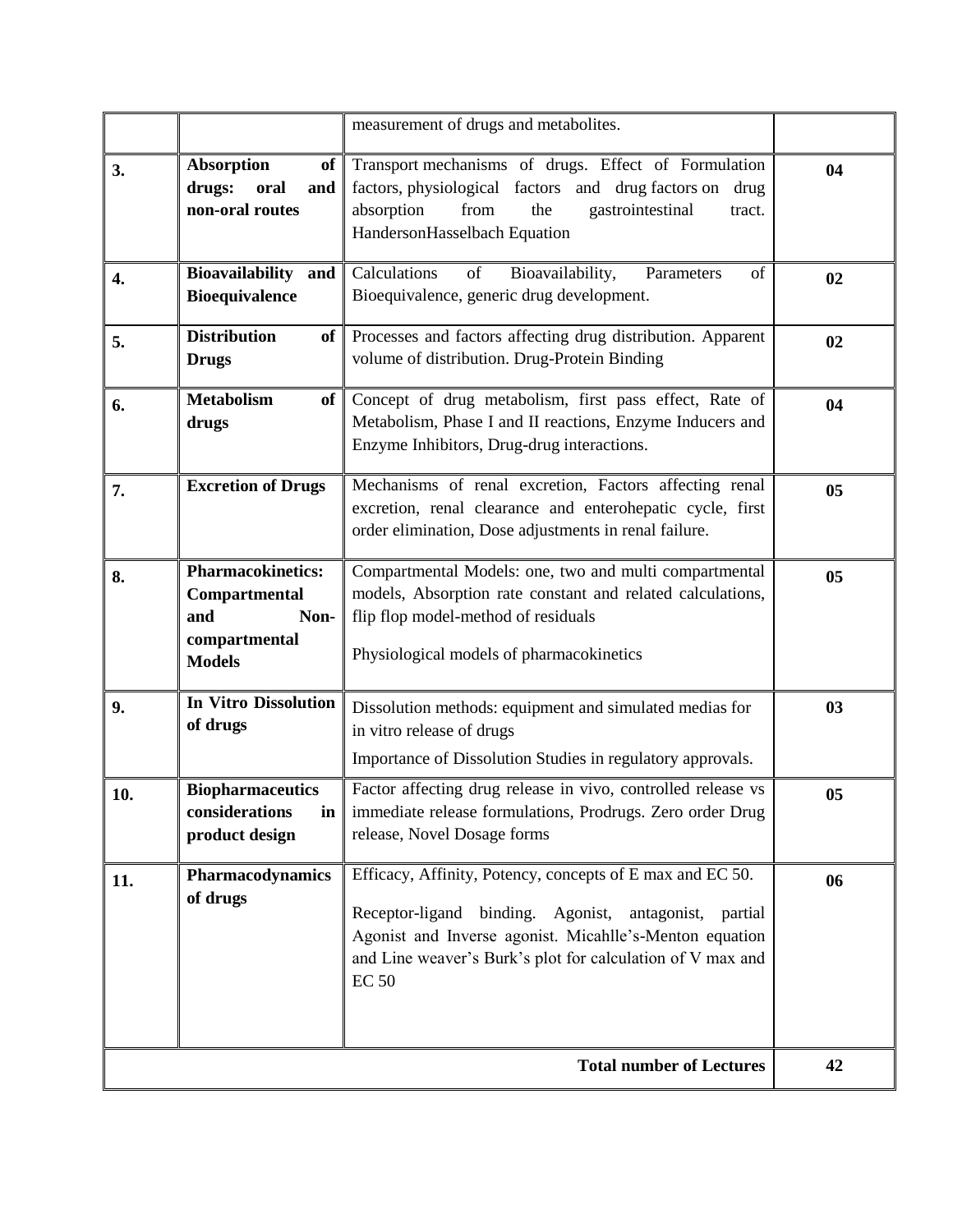| Evaluation Criteria      |                                      |
|--------------------------|--------------------------------------|
| <b>Components</b>        | <b>Maximum Marks</b>                 |
| $\vert$ T <sub>1</sub>   | 20                                   |
| $\overline{12}$          | 20                                   |
| End Semester Examination | 35                                   |
| $\overline{A}$           | 25 (Class test, Assignment-I and II) |
| Total                    | 100                                  |

**Recommended Reading material:** Author(s), Title, Edition, Publisher, Year of Publication etc. ( Text books, Reference Books, Journals, Reports, Websites etc. in the IEEE format) **1.** [Leon Shargel,](http://www.mcgraw-hill.co.uk/cgi-bin/same_author.pl?author=Leon+Shargel) [Susanna Wu-Pong,](http://www.mcgraw-hill.co.uk/cgi-bin/same_author.pl?author=Susanna+Wu-Pong) [Andrew Yu,](http://www.mcgraw-hill.co.uk/cgi-bin/same_author.pl?author=Andrew+Yu) Applied Biopharmaceutics & Pharmacokinetics, 5<sup>th</sup> edition, Mc Graw Hill Publishers,2005. 2. Vasant V. RanadeMannfred A. Hollinger, Drug Delivery Systems, 2<sup>nd</sup> Edition, CRC Press, 2004. **3.** SP Vyas, RK Khar, Targetted and controlled drug delivery: Novel carrier systems, 1st edition, CBS Publishers, 2002.

| Bernd Meibohm, Pharmacokinetics and Pharmacodynamics of Biotech Drugs, WILEY-VCH, 2006. |  |
|-----------------------------------------------------------------------------------------|--|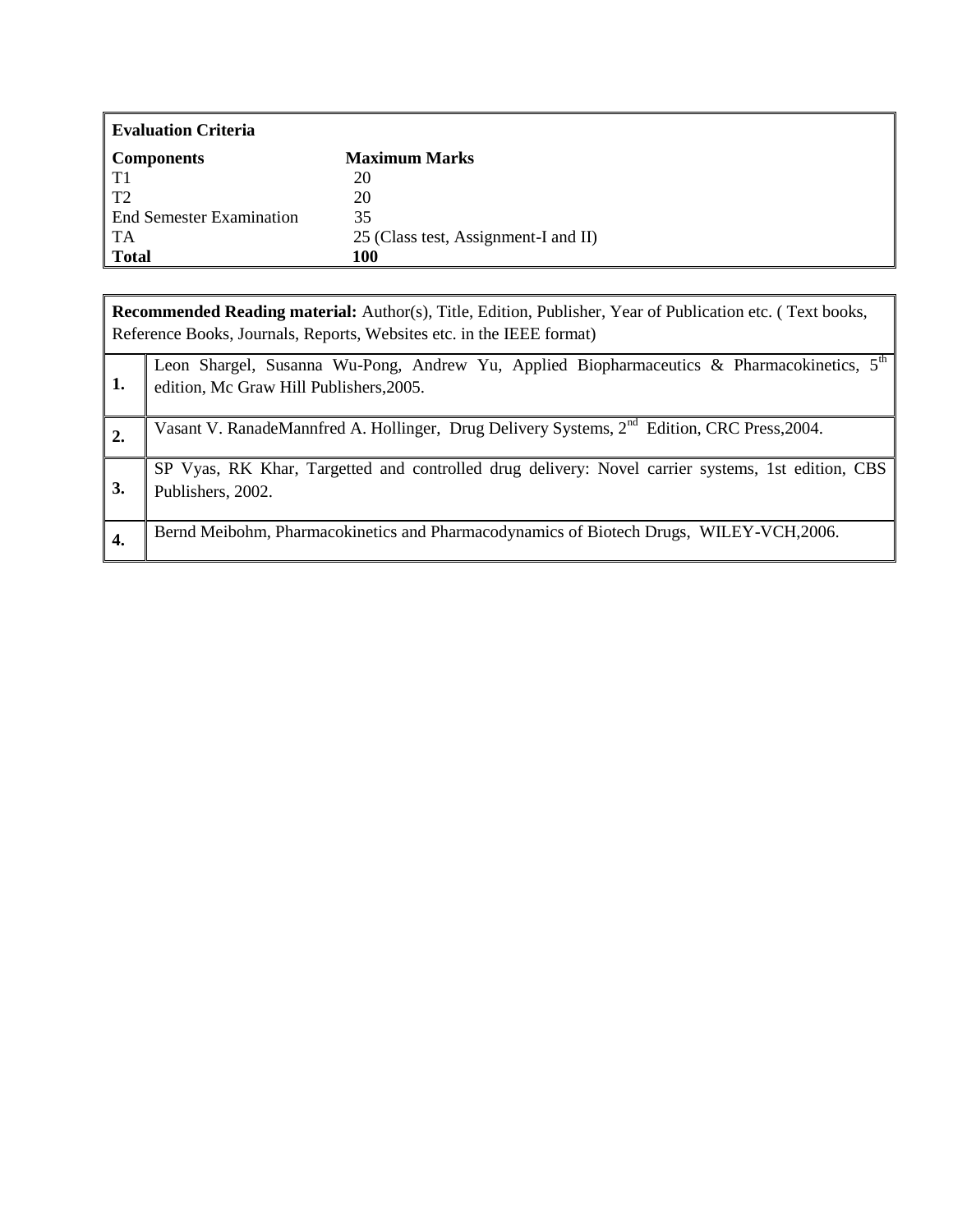| Course Code  | 15B1NBT835 | Semester (Even)            |                      |  | <b>Semester VIII Session</b> 2018-2019 |
|--------------|------------|----------------------------|----------------------|--|----------------------------------------|
|              |            |                            |                      |  | <b>Month from January to June</b>      |
| Course Name  |            | Human Nutrition and Health |                      |  |                                        |
| $\ $ Credits | $3-0-1$    |                            | <b>Contact Hours</b> |  |                                        |

| <b>Faculty (Names)</b> | Coordinator(s)                 | DrNeerajWadhwa |
|------------------------|--------------------------------|----------------|
|                        | Teacher(s)<br>(Alphabetically) | NeerajWadhwa   |

|            | <b>COURSE OUTCOMES</b>                                                                                                                                                                                   | <b>COGNITIVE LEVELS</b>      |
|------------|----------------------------------------------------------------------------------------------------------------------------------------------------------------------------------------------------------|------------------------------|
| $C434-1.1$ | Relate roles and functions of principal nutrients and the processes<br>involved in digestion, absorption and metabolism.                                                                                 | Understand Level $(C2)$      |
| $C434-1.2$ | Apply the knowledge of Dietary Guidelines, Nutrient Reference<br>Values and nutrient content of primary food sources to estimate energy<br>requirements, assess dietary quality and plan a healthy diet. | Apply Level $(C3)$           |
| $C434-1.3$ | Explain the role of food and nutrients in health and disease processes                                                                                                                                   | <b>Understand Level (C2)</b> |
| $C434-1.4$ | Evaluate the relationship between diet, lifestyle diseases and their<br>nutritivedemands.                                                                                                                | <b>Evaluate Level (C5)</b>   |
| $C434-1.5$ | diets to help in the prevention of chronic disease and provide<br>Plan<br>appropriate nutrition during all phases of development                                                                         | Create Level $(C6)$          |

| <b>Module</b><br>No. | Title of the<br><b>Module</b>                      | <b>Topics in the Module</b>                                                                                                                                                                       | No. of<br><b>Lectures for</b><br>the module |
|----------------------|----------------------------------------------------|---------------------------------------------------------------------------------------------------------------------------------------------------------------------------------------------------|---------------------------------------------|
| 1.                   | <b>Introduction to</b><br><b>Nutrition Science</b> | Basics of nutrition research and some important terms<br>global look at meal planning guides and tools and provides<br>you with an opportunity to determine your own individual<br>nutrient needs | 6                                           |
| 2.                   | <b>Basic Nutrients</b>                             | Macronutrients-I:<br>Water<br>Carbohydrates<br>and<br>Macronutrients-II: Proteins and Lipids, Vitamins, Minerals<br>Food Safety; Nutrition Related Disorders Major Deficiency                     | 6                                           |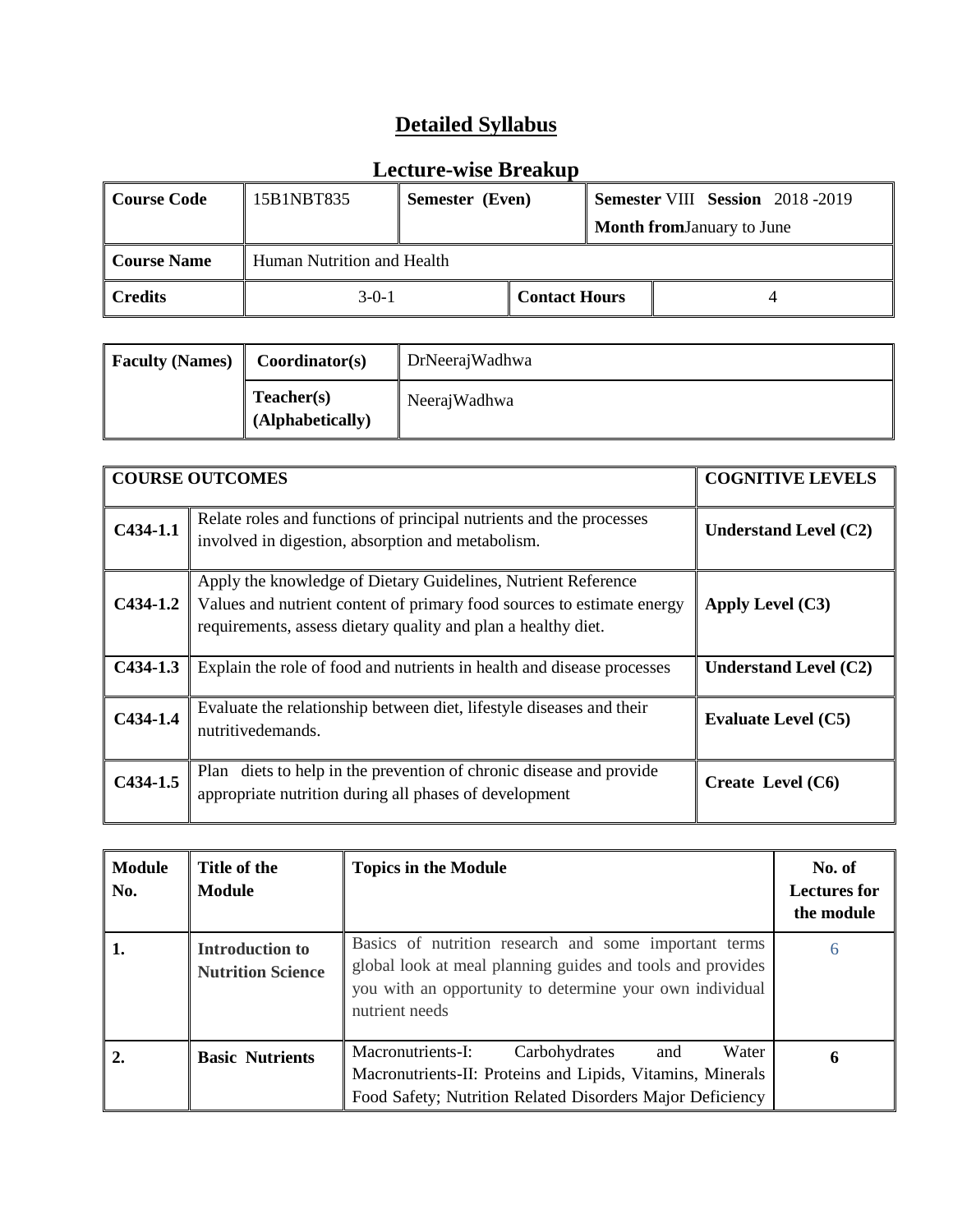|                  |                                                      | <b>Diseases</b><br>Nutrition and Infection'                                                                                                                                                                                                                                   |   |
|------------------|------------------------------------------------------|-------------------------------------------------------------------------------------------------------------------------------------------------------------------------------------------------------------------------------------------------------------------------------|---|
|                  |                                                      |                                                                                                                                                                                                                                                                               |   |
| 3.               | <b>Meal Planning</b>                                 | Principles of Meal Planning and Meal Planning for the<br>Adult, Food Budgeting, Food Selection Food Storage, Food<br>Preservation and Other Methods of Maximization of<br><b>Nutritional Benefit</b>                                                                          | 4 |
| $\overline{4}$ . | <b>Effective</b><br>utilization of food<br>resources | Food safety ; Understand the hazards of food adulteration,<br>and apply laws and standards regarding food quality and<br>safety, protect food from different types of food,<br>contamination,- list substances that are accidentally or<br>intentionally added to food items, | 6 |
| 5.               | <b>Common food</b><br>borne diseases.                | Identify the types, causes and spread of diarrhorea,<br>dysentery, cholera, typhoid and infectious hepatitis<br>enumerate their symptoms and complications and describe<br>the factors in the control. prevention and management of<br>these diseases;                        | 6 |
| 6.               | <b>Parasitic</b><br><b>Infestation of Man</b>        | Identify the common parasitic<br>infestations ofmanTaeniasis, Hydatidosis, Ascariasis,<br>Ancylostomiasis, Amoebiasis, Giardiasis, Trichuriasis,<br>Oxyuriasis.                                                                                                               | 6 |
| 7.               | Dietary<br>Management of<br><b>Diabetes</b>          | Study the role of nutrition in the prevention and<br>management of pre-diabetes and Types 1, 2 and gestational<br>diabetes                                                                                                                                                    | 3 |
| 8.               | Dietary<br>Management of<br><b>Cancer</b>            | Diet and cancer are certainly linked diet-related risk factors<br>in cancer development as well as evidence-based guidelines<br>for the nutritional management of cancer and treatment-<br>related side effects                                                               | 3 |
| 9.               | Dietary<br>Management of<br><b>Obesity</b> and       | Explore the complex and interrelated factors that contribute<br>to rising obesity rates, discuss various approaches to weight<br>loss and weight maintenance and strategize for future                                                                                        | 3 |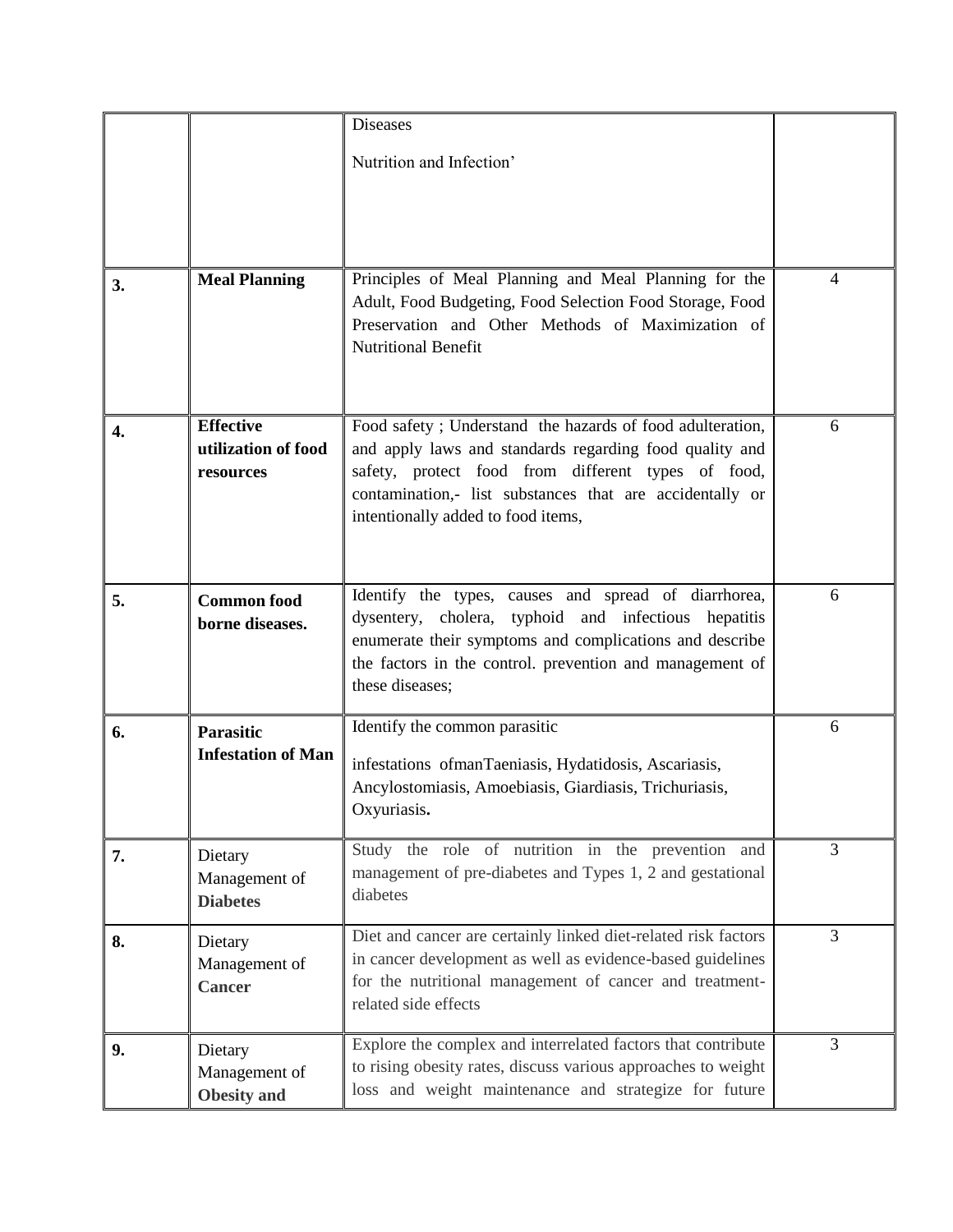|                                                                  | Weight<br><b>Management</b>                                            | solutions to this global epidemic                                                                                                                                                                                                                                                                     |    |
|------------------------------------------------------------------|------------------------------------------------------------------------|-------------------------------------------------------------------------------------------------------------------------------------------------------------------------------------------------------------------------------------------------------------------------------------------------------|----|
| 10.                                                              | Dietary<br>Management of<br><b>Disorders of the</b><br><b>GI</b> Tract | Specific GI focus areas include celiac disease and gluten<br>free foods, diverticular disease, peptic ulcer disease,<br>inflammatory bowel disease, dysphagia, gas, constipation<br>and malabsorptive disorders and look at the roles of dietary<br>fiber and probiotics and prebiotics in gut health | 3  |
|                                                                  |                                                                        | <b>Total number of Lectures</b>                                                                                                                                                                                                                                                                       | 46 |
| <b>Evaluation Criteria</b>                                       |                                                                        |                                                                                                                                                                                                                                                                                                       |    |
| <b>Components</b><br>T1<br>T <sub>2</sub><br>TA.<br><b>Total</b> | <b>End Semester Examination</b>                                        | <b>Maximum Marks</b><br>20<br>20<br>35<br>25 (Assignment)<br>100                                                                                                                                                                                                                                      |    |

|                  | <b>Recommended Reading material:</b>                                                                                                                                 |
|------------------|----------------------------------------------------------------------------------------------------------------------------------------------------------------------|
| 1.               | Eastwood, M (2010). Principles of Human Nutrition. Blackwell Publishing 2 nd ed.                                                                                     |
| $\overline{2}$ . | Gibney, M.J., Lanham, S.A., Cassidy, N.A., Vorster, H.H (2009). Introduction to Human Nutrition. 2nd<br>ed. Wiley-Blackwell.                                         |
| 3.               | Dennis M.M, Robert E.C (2013) Advanced Human Nutrition Jones &Bartlet                                                                                                |
| $\overline{4}$ . | Geissler. C, Powers, H (2010) Human Nutrition Churchill Livingstone 12th ed. 5. Whitney E.N, Rolfe S.R.<br>(2012) Understanding Nutrition Cengage Learning; 13th ed. |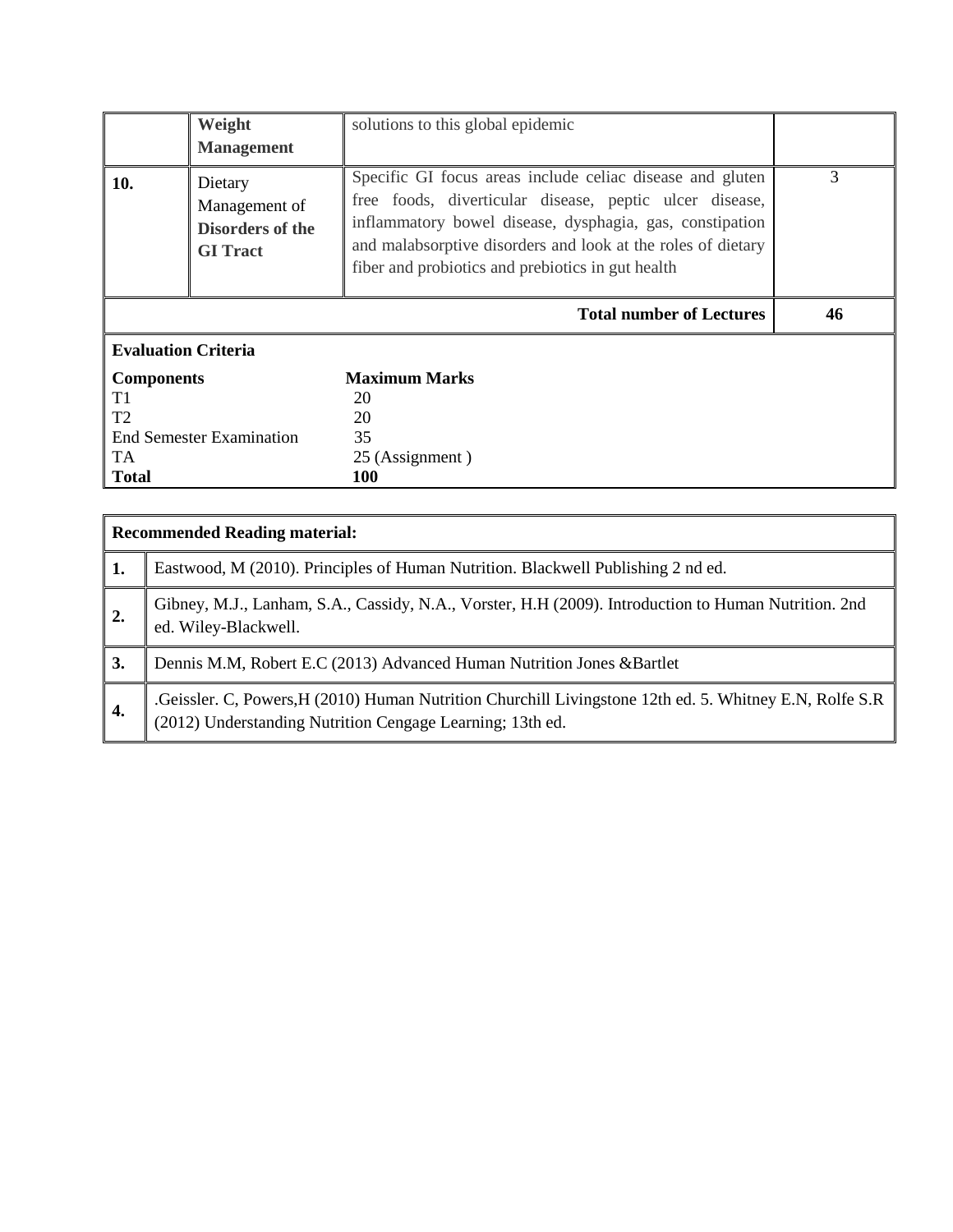### **Project Part -2 (15B19BT891)**

#### **Detailed Syllabus**

| S.No.                       | Code    | <b>Course Outcome</b>                                               | <b>Cognitive level</b>             |
|-----------------------------|---------|---------------------------------------------------------------------|------------------------------------|
|                             | CO891.1 | Summarize research literature                                       | Understanding<br>Level<br>Level II |
| $\mathcal{D}_{\mathcal{L}}$ | CO891.2 | Develop experimental solutions to<br>resolve the identified problem | Applying Level<br>Level III        |
| 3                           | CO891.3 | Evaluate and analyze the<br>experimental results                    | <b>Evaluating Level</b><br>Level V |
| 4                           | CO891.4 | Compose and present the scientific<br>findings.                     | Creating Level<br>Level VI         |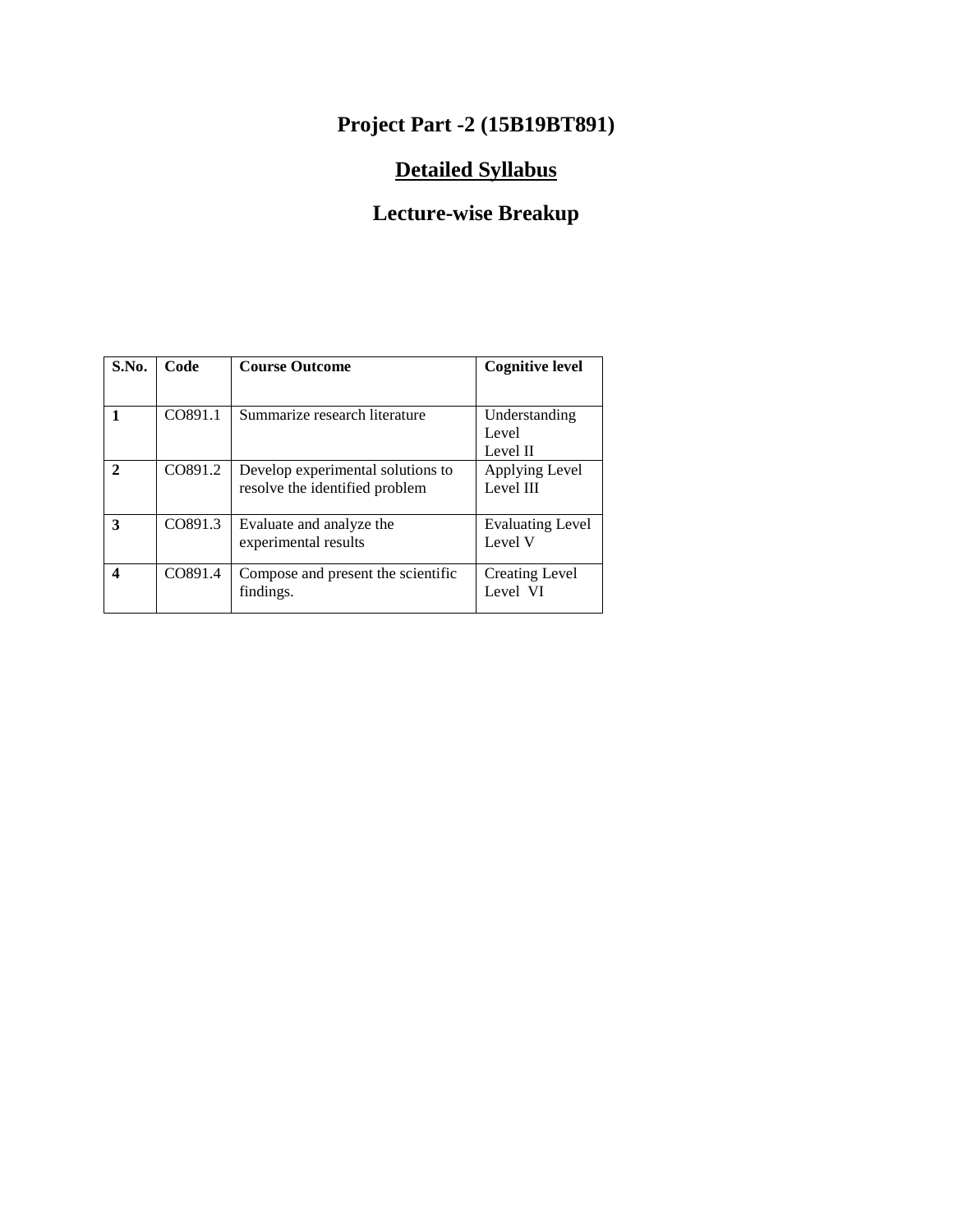| Course Code            | 19B12BT411 | <b>Semester EVEN</b>                  |                      |                                  |  | <b>Semester VIII Session 2018-2019</b> |
|------------------------|------------|---------------------------------------|----------------------|----------------------------------|--|----------------------------------------|
|                        |            | (specify Odd/Even)                    |                      | <b>Month from January to May</b> |  |                                        |
| Course Name            |            | <b>MARKET RESEARCH IN BIOSCIENCES</b> |                      |                                  |  |                                        |
| $\blacksquare$ Credits |            |                                       | <b>Contact Hours</b> |                                  |  |                                        |

| <b>Faculty (Names)</b> | <b>Coordinator(s)</b>          | ASHWANI MATHUR        |
|------------------------|--------------------------------|-----------------------|
|                        | Teacher(s)<br>(Alphabetically) | <b>ASHWANI MATHUR</b> |

|            | <b>COURSE OUTCOMES</b>                                                                                                 | <b>COGNITIVE LEVELS</b> |
|------------|------------------------------------------------------------------------------------------------------------------------|-------------------------|
| C434-3.1   | Define basic understanding of market and marketing research                                                            | Remembering $(C1)$      |
| C434-3.2   | Interpret the nature of problem and infer the research method to be<br>employed for a given bioproduct related problem | Understanding $(C2)$    |
| $C434-3.3$ | Make use of statistical and software tools for market research                                                         | Applying $(C3)$         |
| C434-3.4   | Analyze and examine market research report based on strategic<br>approaches                                            | Analyzing (C4)          |

| <b>Module</b><br>No. | <b>Title of the Module</b>                           | <b>Topics in the Module</b>                                                                                                                                                                                 | No. of<br><b>Lectures for</b><br>the module |
|----------------------|------------------------------------------------------|-------------------------------------------------------------------------------------------------------------------------------------------------------------------------------------------------------------|---------------------------------------------|
| 1.                   | <b>Introduction</b><br>to<br><b>Market Research</b>  | Market and Marketing research, Market research<br>providers, introduction to databases of market<br>research                                                                                                | h                                           |
| $\overline{2}$ .     | <b>Market</b><br>research<br><b>Process</b>          | Identifying and formulating the problem, Exploratory<br>and Descriptive Research, Causal Research, Methods<br>of Data collection, Data analysis, Nature of Data:<br>primary data, secondary data, big data. |                                             |
| 3.                   | <b>Statistical Tool in</b><br><b>Market Research</b> | Descriptive and Inferential research, use of result<br>tools in hypothesis testing, regression analysis, factor<br>analysis, cluster analysis                                                               |                                             |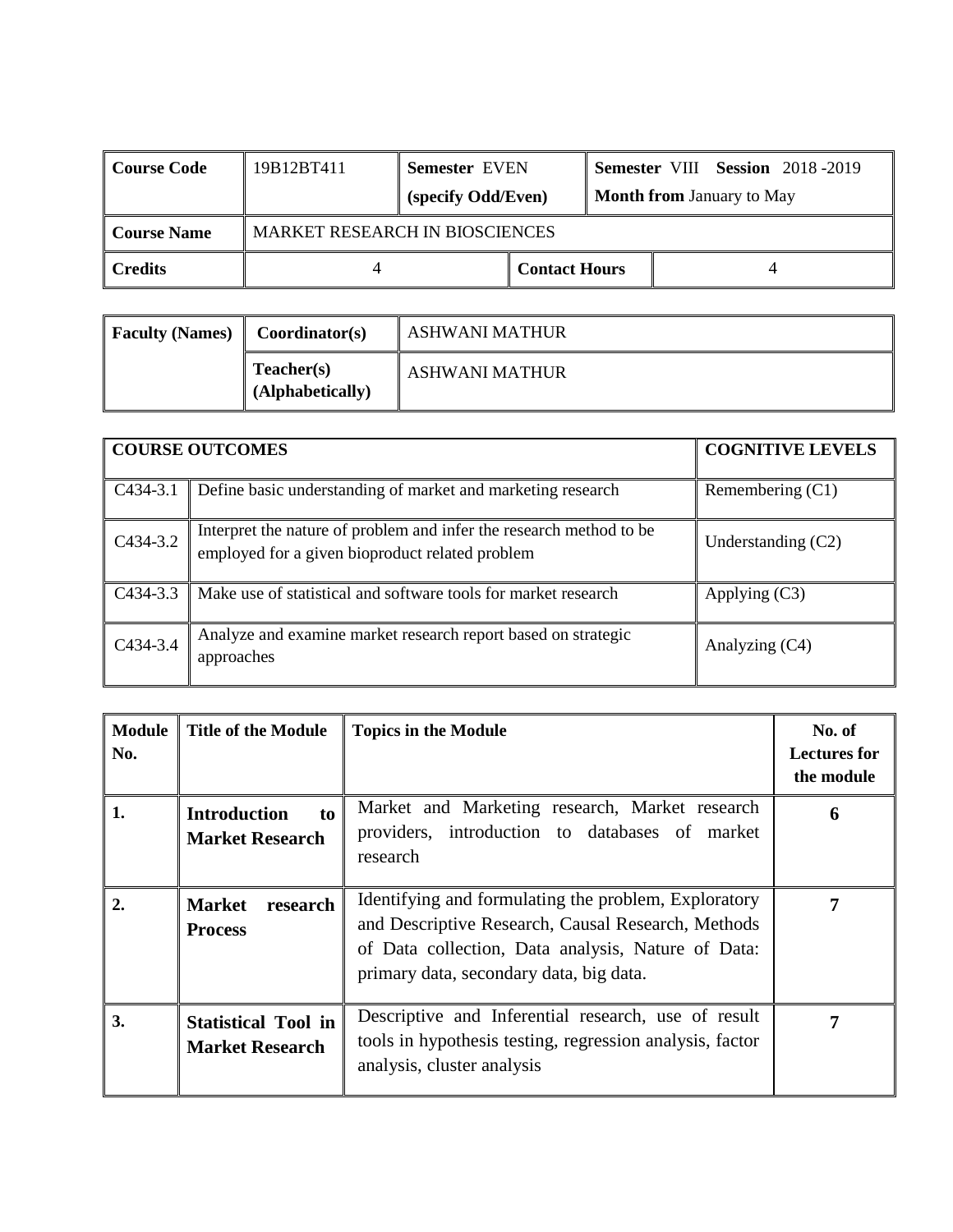| $\overline{4}$ .                                     | <b>Software</b><br>packages<br>for<br>market research      | Introduction to Minitab, Tableau, SPSS                                                                                             | 8  |
|------------------------------------------------------|------------------------------------------------------------|------------------------------------------------------------------------------------------------------------------------------------|----|
| 5.                                                   | Market research<br>in bio-products                         | product,<br>stability, cost<br>Nature<br>of<br>estimation,<br>competitor market. consumer perception and demand,<br>price analysis | 5  |
| 6.                                                   | Market research<br>Food<br>in<br>and<br><b>Agriculture</b> | Analysis of agricultural and food market, Food<br>consumption and market, Wholesale and retailing,<br>farm and food market         | 6  |
| 7.<br><b>Report</b><br><b>Preparation</b>            |                                                            | Design and preparation of report, formats of report                                                                                | 3  |
|                                                      |                                                            | <b>Total number of Lectures</b>                                                                                                    | 42 |
|                                                      | <b>Evaluation Criteria</b>                                 |                                                                                                                                    |    |
| <b>Components</b><br>T1<br>T2<br>TA.<br><b>Total</b> | <b>End Semester Examination</b>                            | <b>Maximum Marks</b><br>20<br>20<br>35<br>25 (Assignment-1, Assignment-2, Quiz, Case study)<br><b>100</b>                          |    |

| A concise guide to market research by Marko Sarstedt and Erik Mooi, Springer Publication     |
|----------------------------------------------------------------------------------------------|
| The market research tool box by Edward F McQuarrie, Sage Publication                         |
| Marketing in Agricultural Products by Richard L Kohls and Joseph N. Uhl, Pearson Publication |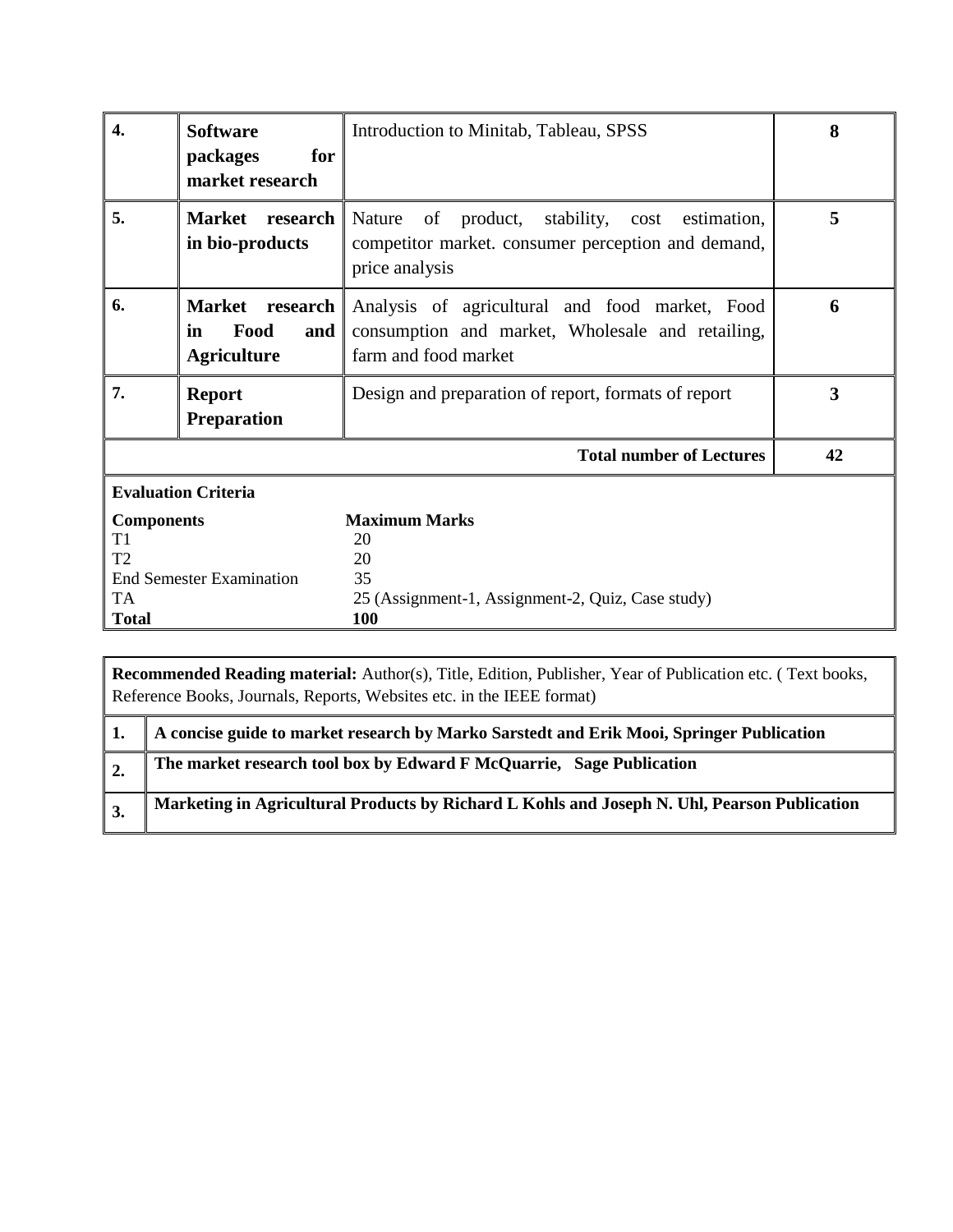| <b>Course Code</b>     |                                                                                                                                                                                                                                     | 16B1NMA831                      |                                                                                                                                                                                                                       | Semester Even                                                                                                        |                      | Semester VIII Session 2018-2019 |                     |  |                                             |
|------------------------|-------------------------------------------------------------------------------------------------------------------------------------------------------------------------------------------------------------------------------------|---------------------------------|-----------------------------------------------------------------------------------------------------------------------------------------------------------------------------------------------------------------------|----------------------------------------------------------------------------------------------------------------------|----------------------|---------------------------------|---------------------|--|---------------------------------------------|
|                        |                                                                                                                                                                                                                                     |                                 |                                                                                                                                                                                                                       | (specify Odd/Even)                                                                                                   |                      | <b>Month from</b><br>2019       |                     |  | January 2019 to June                        |
| <b>Course Name</b>     |                                                                                                                                                                                                                                     | <b>Optimization Techniques</b>  |                                                                                                                                                                                                                       |                                                                                                                      |                      |                                 |                     |  |                                             |
| <b>Credits</b>         |                                                                                                                                                                                                                                     | 3                               |                                                                                                                                                                                                                       |                                                                                                                      | <b>Contact Hours</b> |                                 | $3 - 0 - 0$         |  |                                             |
| <b>Faculty (Names)</b> |                                                                                                                                                                                                                                     | Coordinator(s)                  |                                                                                                                                                                                                                       | Prof. A. K. Aggarwal                                                                                                 |                      |                                 |                     |  |                                             |
|                        |                                                                                                                                                                                                                                     | Teacher(s)<br>(Alphabetically)  |                                                                                                                                                                                                                       | Prof. A. K. Aggarwal                                                                                                 |                      |                                 |                     |  |                                             |
| <b>COURSE OUTCOMES</b> |                                                                                                                                                                                                                                     |                                 |                                                                                                                                                                                                                       |                                                                                                                      |                      |                                 |                     |  | <b>COGNITIVE LEVELS</b>                     |
|                        |                                                                                                                                                                                                                                     |                                 |                                                                                                                                                                                                                       | After pursuing the above mentioned course, the students will be able to:                                             |                      |                                 |                     |  |                                             |
| $C402 - 2.1$           |                                                                                                                                                                                                                                     | programming problems (LPP).     |                                                                                                                                                                                                                       | apply generalized, revised and dual simplex method for linear                                                        |                      |                                 |                     |  | Applying Level (C3)                         |
| $C402 - 2.2$           |                                                                                                                                                                                                                                     |                                 |                                                                                                                                                                                                                       | apply graphical, algebraic and linear programming techniques for pure<br>and mixed strategy problems in game theory. |                      |                                 |                     |  | Applying Level (C3)                         |
| $C402 - 2.3$           |                                                                                                                                                                                                                                     |                                 |                                                                                                                                                                                                                       | classify and solve the problems on queuing and inventory models.                                                     |                      |                                 |                     |  | Analyzing Level (C4)                        |
| $C402 - 2.4$           | solve and analyze the network scheduling and sequencing problems.<br>Analyzing Level (C4)                                                                                                                                           |                                 |                                                                                                                                                                                                                       |                                                                                                                      |                      |                                 |                     |  |                                             |
| $C402 - 2.5$           | make use of dynamic programming technique to solve complex linear<br>programming problems.                                                                                                                                          |                                 |                                                                                                                                                                                                                       |                                                                                                                      |                      |                                 | Applying Level (C3) |  |                                             |
| $C402-2.6$             |                                                                                                                                                                                                                                     |                                 |                                                                                                                                                                                                                       | determine numerical solution of nonlinear multidimensional problems.                                                 |                      |                                 |                     |  | Evaluating Level (C5)                       |
| <b>Module</b><br>No.   | Title of the<br><b>Module</b>                                                                                                                                                                                                       |                                 |                                                                                                                                                                                                                       | <b>Topics in the Module</b>                                                                                          |                      |                                 |                     |  | No. of<br><b>Lectures for</b><br>the module |
| 1.                     |                                                                                                                                                                                                                                     | Review of Linear<br>Programming | Convex sets, Linear Programming Problems (LPP),<br>08<br>graphical and simplex method, Big-M method, Two phase<br>method, generalized simplex method, revised simplex<br>method, Duality theory, dual simplex method. |                                                                                                                      |                      |                                 |                     |  |                                             |
| 2.                     |                                                                                                                                                                                                                                     | Game Theory                     | Rectangular Games, Minmax Theorem, Graphical Solution<br>06<br>of $2\times n$ , $3\times n$ , $m\times 2$ , $m\times 3$ and $m\times n$ Games, Reduction to<br>Linear Programming Problems.                           |                                                                                                                      |                      |                                 |                     |  |                                             |
| 3.                     | Queuing Theory &<br>Introduction, Steady-State Solutions of Markovian<br><b>Inventory Model:</b><br>Queuing Models: M/M/1, M/M/1 with limited waiting<br>space, M/M/C, M/M/C with limited space, M/G/1,<br><b>Inventory Models.</b> |                                 |                                                                                                                                                                                                                       |                                                                                                                      |                      |                                 | 06                  |  |                                             |
| 4.                     | Scheduling                                                                                                                                                                                                                          | Sequencing $&$                  |                                                                                                                                                                                                                       | Processing of Jobs through Machines, CPM and PERT.                                                                   |                      |                                 |                     |  | 06                                          |
| 5.                     | Dynamic                                                                                                                                                                                                                             |                                 | Discrete and Continuous Dynamic Programming, Simple<br>06                                                                                                                                                             |                                                                                                                      |                      |                                 |                     |  |                                             |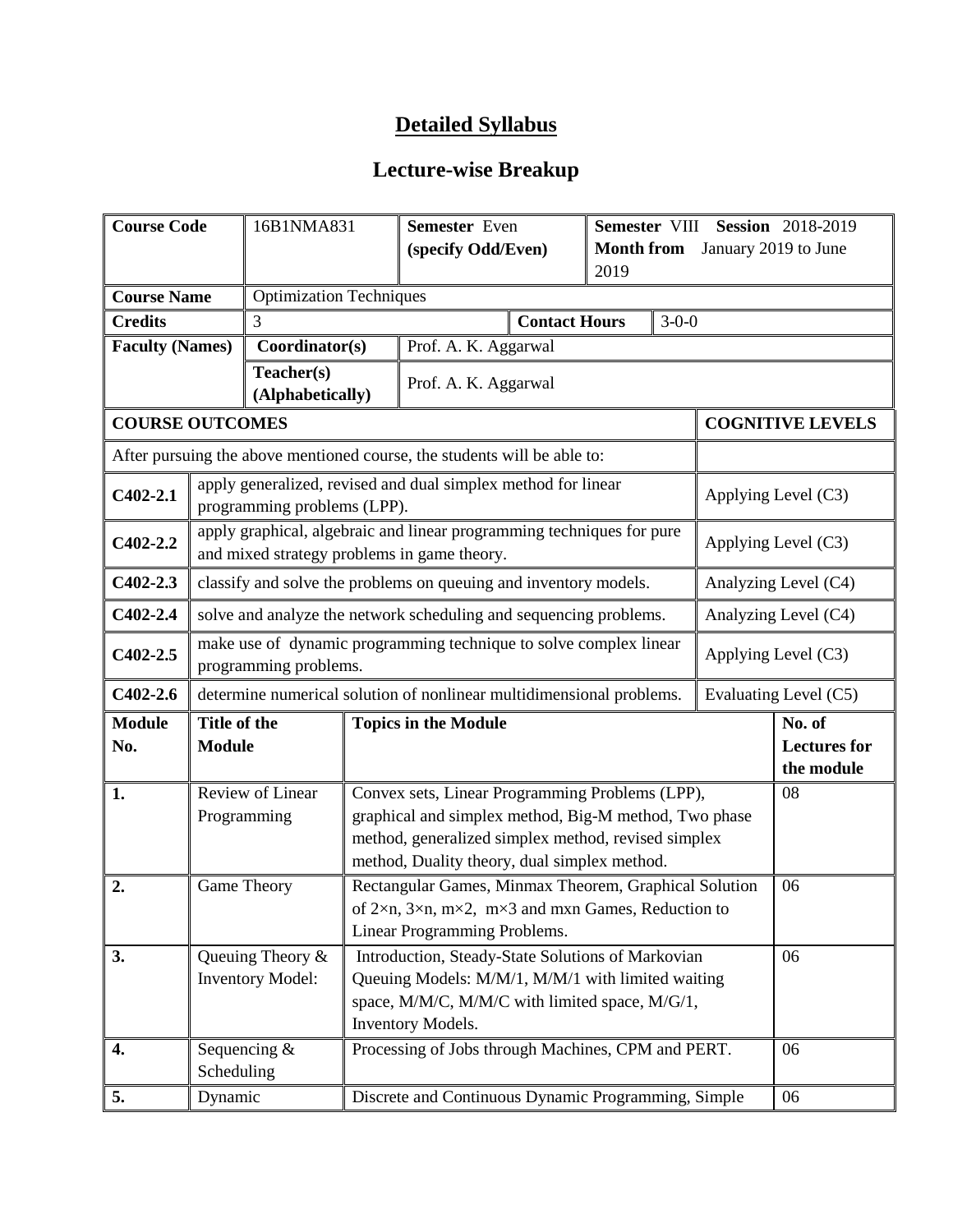|                | Programming<br>Illustrations.                                                                                    |                                                                                                       |    |  |  |  |
|----------------|------------------------------------------------------------------------------------------------------------------|-------------------------------------------------------------------------------------------------------|----|--|--|--|
| 6.             | Nonlinear<br>Programming                                                                                         | Unimodal function, One Dimensional minimization<br>problem, Newton's Method Golden Section, Fibonacci | 08 |  |  |  |
|                |                                                                                                                  | Search, Bisection, Steepest Descent Method,                                                           |    |  |  |  |
|                | Multidimensional Newton's method.                                                                                |                                                                                                       |    |  |  |  |
|                |                                                                                                                  | <b>Total number of Lectures</b>                                                                       | 40 |  |  |  |
|                | <b>Evaluation Criteria</b>                                                                                       |                                                                                                       |    |  |  |  |
|                | <b>Components</b>                                                                                                | <b>Maximum Marks</b>                                                                                  |    |  |  |  |
| T1             | 20                                                                                                               |                                                                                                       |    |  |  |  |
| T <sub>2</sub> | 20                                                                                                               |                                                                                                       |    |  |  |  |
|                | <b>End Semester Examination</b><br>35                                                                            |                                                                                                       |    |  |  |  |
| <b>TA</b>      | 25 (Quiz, Assignments)                                                                                           |                                                                                                       |    |  |  |  |
|                | <b>Total</b><br>100                                                                                              |                                                                                                       |    |  |  |  |
|                | <b>Recommended Reading material:</b> Author(s), Title, Edition, Publisher, Year of Publication etc. (Text books, |                                                                                                       |    |  |  |  |
|                |                                                                                                                  | Reference Books, Journals, Reports, Websites etc. in the IEEE format)                                 |    |  |  |  |
| 1.             | Taha H. A., Operations Research: An Introduction, 7th edition, PHI, 2002.                                        |                                                                                                       |    |  |  |  |
| 2.             | Rao, S. S. - Engineering Optimization, Theory and Practice, Third Edition, New Age International                 |                                                                                                       |    |  |  |  |
|                | Publishers, 2010.                                                                                                |                                                                                                       |    |  |  |  |
| 3.             | Wagner, H. M., Principles of Operations Research with Applications to Managerial Decisions, Prentice             |                                                                                                       |    |  |  |  |
|                | Hall of India Pvt. Ltd., 1975.                                                                                   |                                                                                                       |    |  |  |  |
| 4.             |                                                                                                                  | Hillier F. and Lieberman G. J., Introduction to Operations Research, 6th edition, McGraw-Hill, 1995.  |    |  |  |  |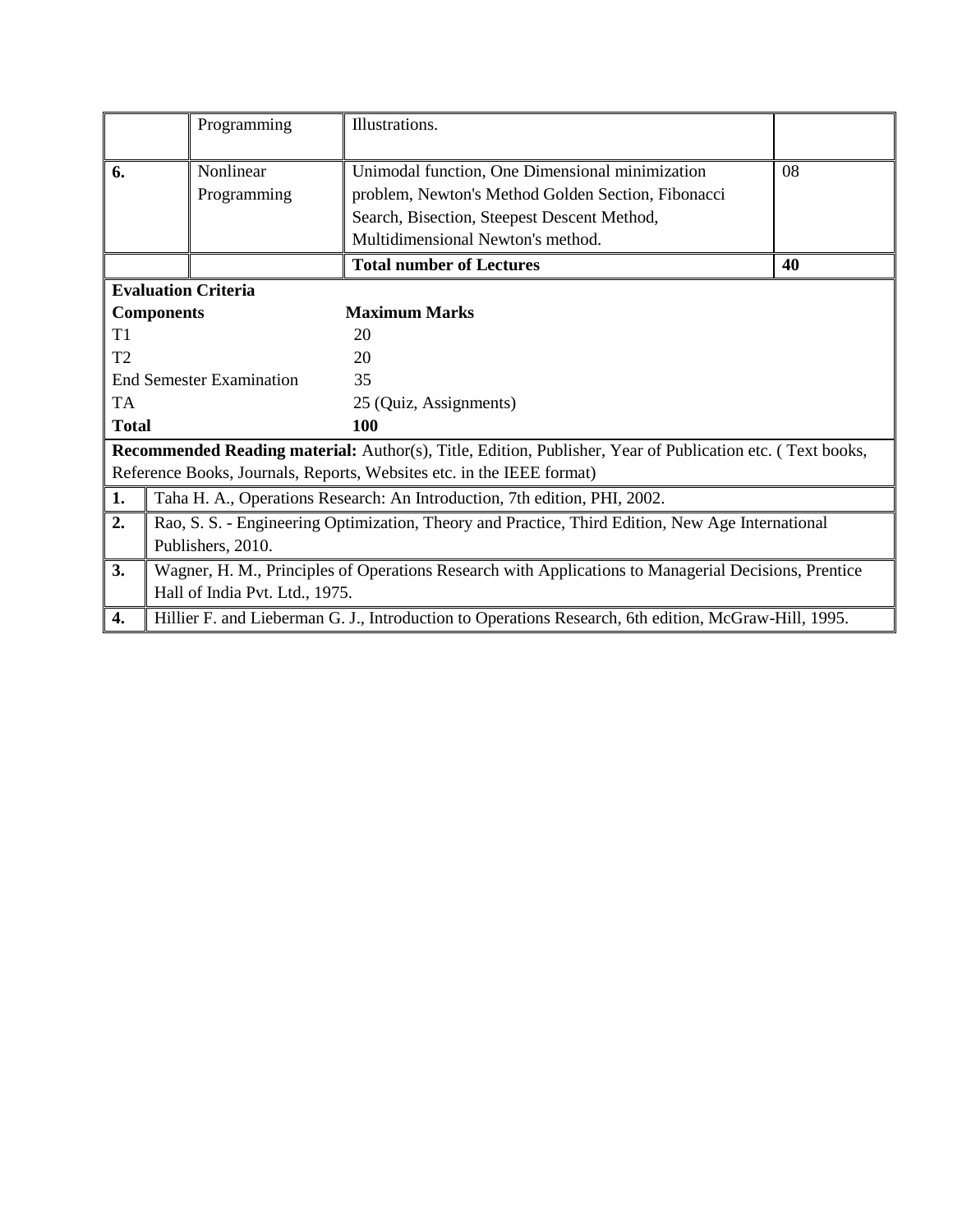| Course Code         | 18B12HS815                           | <b>Semester Even</b> |                                 | Semester 8 <sup>th</sup> | <b>Session 2018-2019</b><br>Month from January 2019 to May 2019 |
|---------------------|--------------------------------------|----------------------|---------------------------------|--------------------------|-----------------------------------------------------------------|
| <b>Course Name</b>  | <b>QUALITY ISSUES IN ENGINEERING</b> |                      |                                 |                          |                                                                 |
| $\parallel$ Credits |                                      |                      | <b>Contact Hours</b><br>$3-0-0$ |                          |                                                                 |

| <b>Faculty (Names)</b> | Coordinator(s)                 | Dr. SantoshiSengupta |
|------------------------|--------------------------------|----------------------|
|                        | Teacher(s)<br>(Alphabetically) | Dr.SantoshiSengupta  |

| <b>COURSE OUTCOMES</b> |                                                                                                                                                                                           | <b>COGNITIVE LEVELS</b> |
|------------------------|-------------------------------------------------------------------------------------------------------------------------------------------------------------------------------------------|-------------------------|
| C <sub>4</sub> 02-32.1 | Apply the concepts of quality within quality management systems<br>by understanding various perspectives, historical evolution; and<br>contributions of key gurus in the field of quality | Apply Level $(C3)$      |
| C <sub>4</sub> 02-32.2 | Determine the effectiveness of acceptance sampling using single<br>and double sampling plans and operating characteristic curves                                                          | Evaluate Level (C5)     |
| C <sub>4</sub> 02-32.3 | Determine quality by employing a wide range of basic quality tools,<br>lean concepts and process improvement techniques such quality<br>function deployment                               | Evaluate Level (C5)     |
| C402-32.4              | Examine the importance of six sigma, various quality standards,<br>awards, certifications                                                                                                 | Analyze Level (C4)      |

| <b>Module</b><br>No. | Title of the<br><b>Module</b>              | <b>Topics in the Module</b>                                                                                                                                                                                                                       | No. of<br><b>Lectures for</b><br>the module |
|----------------------|--------------------------------------------|---------------------------------------------------------------------------------------------------------------------------------------------------------------------------------------------------------------------------------------------------|---------------------------------------------|
| 1.                   | <b>Fundamentals</b><br>οf<br>Quality       | Perspectives and Definitions of Quality, Dimensions Of<br>Quality for Product and Service, History of Quality, Phases<br>of Quality Assurance, Alignment, Linkage, Reengineering,<br>Contribution of Gurus – Shewhart, Deming, Ishikawa,<br>Juran | 6                                           |
| 2.                   | Cost of Quality and<br>Function<br>Quality | Cost of Quality, Voice Of Customers: Kano's Model,                                                                                                                                                                                                | 6                                           |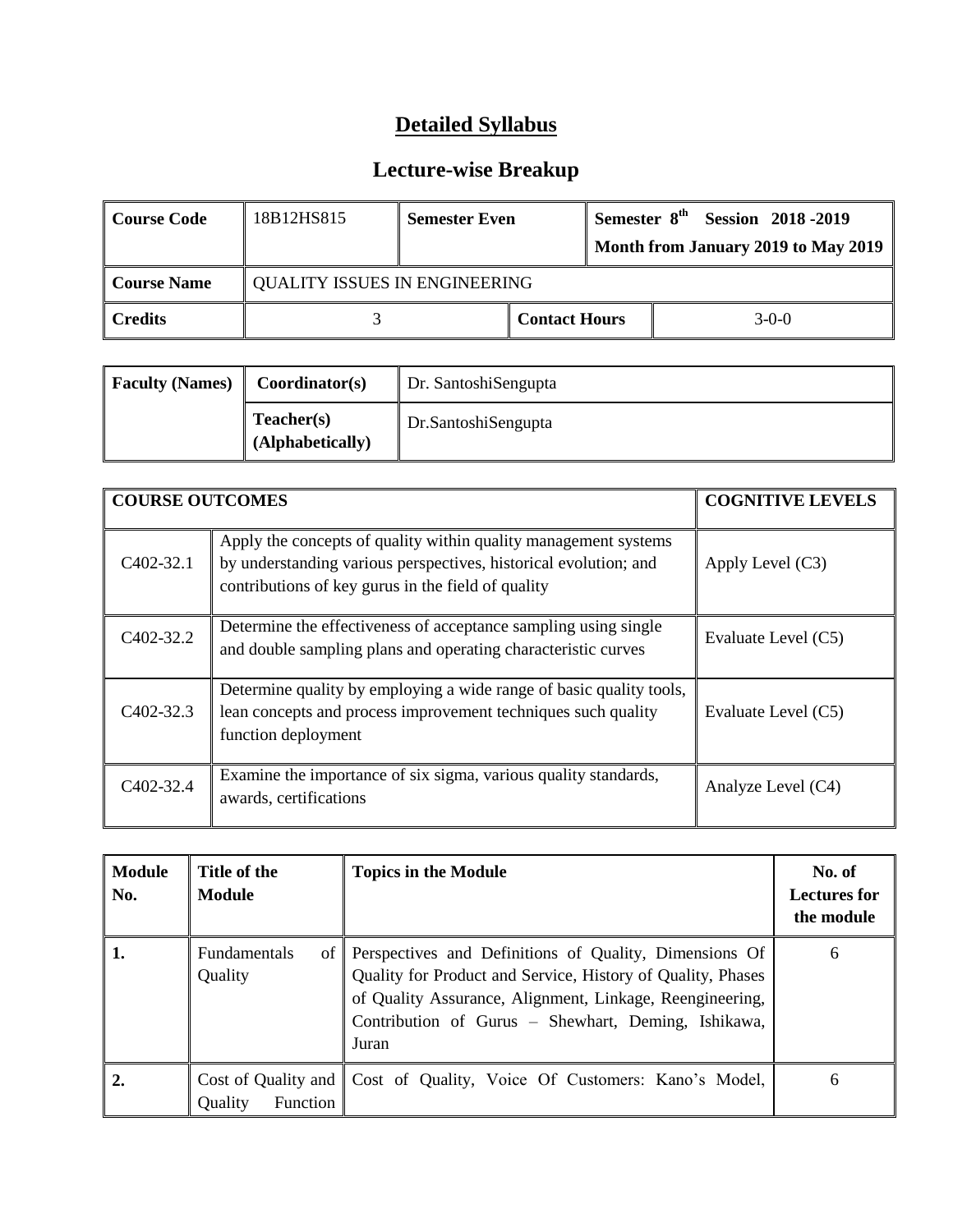|                                 | Deployment                                                                                                                                                                                                                                                            | House Of Quality, QFD Process                                                                                                                                           |    |  |
|---------------------------------|-----------------------------------------------------------------------------------------------------------------------------------------------------------------------------------------------------------------------------------------------------------------------|-------------------------------------------------------------------------------------------------------------------------------------------------------------------------|----|--|
| 3.                              | <b>Basic</b><br><b>Tools</b><br>Quality                                                                                                                                                                                                                               | of Checksheets, Cause and Effect Diagrams, Histograms,<br>Flowcharts, Pareto Analysis, Scatter Diagrams, Run Charts                                                     | 9  |  |
| $\overline{4}$ .                | <b>Statistical Thinking</b><br>Acceptance Sampling, Single Sampling Plan, Double<br><b>And Applications</b><br>Sampling Plan, Statistical Process Control, Specification<br>And Control Limits, Control Charts For Attributes, Control<br><b>Charts For Variables</b> |                                                                                                                                                                         |    |  |
| 5.                              | <b>Six</b><br>Sigma,<br>Benchmarking and<br>Lean Concepts                                                                                                                                                                                                             | Six Sigma, Capability Of A Process/Product/Service,<br>DMAIC Process, Benchmarking Meaning, Process,<br>Methods; JIT, Andon, Kanban, Kaizen, Poka-Yoke, 5-S, 7<br>Mudas | 9  |  |
| 6.                              | Quality<br><b>Standards</b><br>and Awards                                                                                                                                                                                                                             | ISO Standards, MBNQA, RGNQA, Deming Prize                                                                                                                               | 3  |  |
|                                 | <b>Total number of Lectures</b>                                                                                                                                                                                                                                       |                                                                                                                                                                         | 42 |  |
| <b>Evaluation Criteria</b>      |                                                                                                                                                                                                                                                                       |                                                                                                                                                                         |    |  |
| <b>Components</b>               |                                                                                                                                                                                                                                                                       | <b>Maximum Marks</b>                                                                                                                                                    |    |  |
| T <sub>1</sub>                  |                                                                                                                                                                                                                                                                       | 20                                                                                                                                                                      |    |  |
| T <sub>2</sub>                  |                                                                                                                                                                                                                                                                       | 20                                                                                                                                                                      |    |  |
| <b>End Semester Examination</b> |                                                                                                                                                                                                                                                                       | 35                                                                                                                                                                      |    |  |
| TA                              |                                                                                                                                                                                                                                                                       | 25 (Project, Assignment, Case Study, Quiz, Oral Questions)                                                                                                              |    |  |
| <b>Total</b>                    |                                                                                                                                                                                                                                                                       | 100                                                                                                                                                                     |    |  |

|    | Recommended Reading material: Author(s), Title, Edition, Publisher, Year of Publication etc. (Text books,<br>Reference Books, Journals, Reports, Websites etc. in the IEEE format) |  |  |  |
|----|------------------------------------------------------------------------------------------------------------------------------------------------------------------------------------|--|--|--|
|    | NVS Raju, Total Quality Management, 1 <sup>st</sup> Edition, Cengage Learning, 2014                                                                                                |  |  |  |
| 2. | KanishkaBedi, Quality Management, 1 <sup>st</sup> Edition, Oxford University Press, 2006                                                                                           |  |  |  |
| 3. | D.H. Besterfield, Total Quality Management, Revised $3rd$ Edition, Pearson Education, 2011                                                                                         |  |  |  |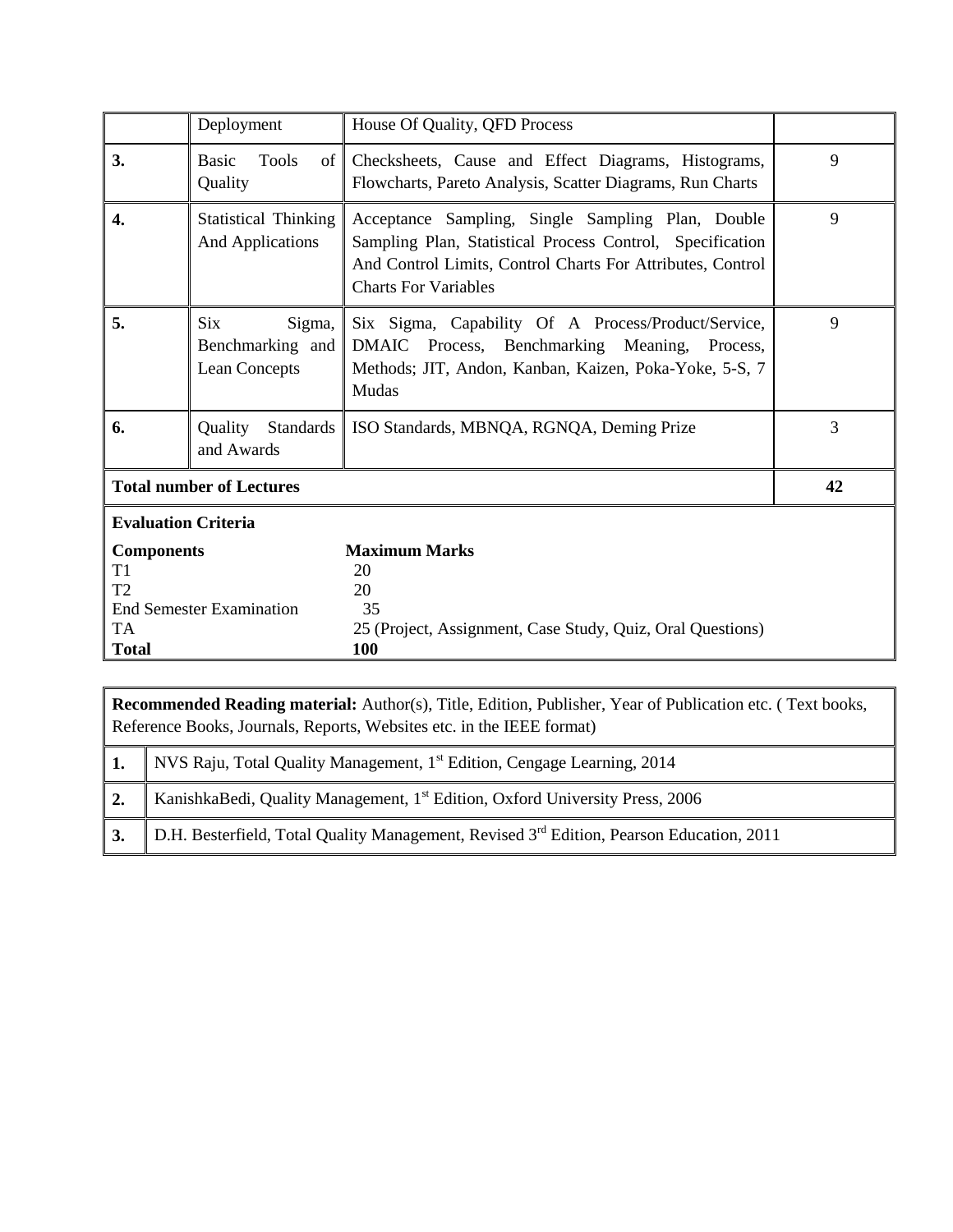| Course Code | 13B1NHS831                       | <b>Semester</b> Even |                      | <b>Semester</b>                  | <b>VIII Session</b> 2018 -2019 |  |
|-------------|----------------------------------|----------------------|----------------------|----------------------------------|--------------------------------|--|
|             |                                  |                      |                      | Month from Jan 2019 to June 2019 |                                |  |
| Course Name | <b>ORGANIZATIONAL PSYCHOLOGY</b> |                      |                      |                                  |                                |  |
| l Credits   |                                  |                      | <b>Contact Hours</b> |                                  | $3-0-0$                        |  |

| <b>Faculty (Names)</b> | Coordinator(s)                 | DrNiluChoudhary  |
|------------------------|--------------------------------|------------------|
|                        | Teacher(s)<br>(Alphabetically) | Dr NiluChoudhary |

|             | <b>COURSE OUTCOMES</b>                                                                                                                                       |                            |  |
|-------------|--------------------------------------------------------------------------------------------------------------------------------------------------------------|----------------------------|--|
| $C402-29.1$ | Demonstrate advanced knowledge in organizational psychology,<br>including a discussion of its historical origins and development.                            | Understanding $Level(C2)$  |  |
| $C402-29.2$ | Explain the psychological principles underlying job analysis,<br>selection process, and performance appraisal.                                               | Understanding Level $(C2)$ |  |
| $C402-29.3$ | Evaluate critically the nature of leadership and its role and<br>development within organizations                                                            | Evaluating Level(C5)       |  |
| C402-29.4   | Analyze the impact of social, ethical, cultural economic and<br>political influences on organizational behavior in local, national<br>and global communities |                            |  |
| $C402-29.5$ | Analyze critically the conceptual and theoretical frameworks<br>relating to organizational psychology.                                                       | Analyzing Level(C4)        |  |
| $C402-29.6$ | Creating Level $(C6)$                                                                                                                                        |                            |  |

| Module<br>No. | Title of the<br><b>Module</b> | <b>Topics in the Module</b>                    | No. of<br><b>Lectures for</b><br>the module |
|---------------|-------------------------------|------------------------------------------------|---------------------------------------------|
|               | Introduction                  | Meaning and Scope of Organizational Psychology |                                             |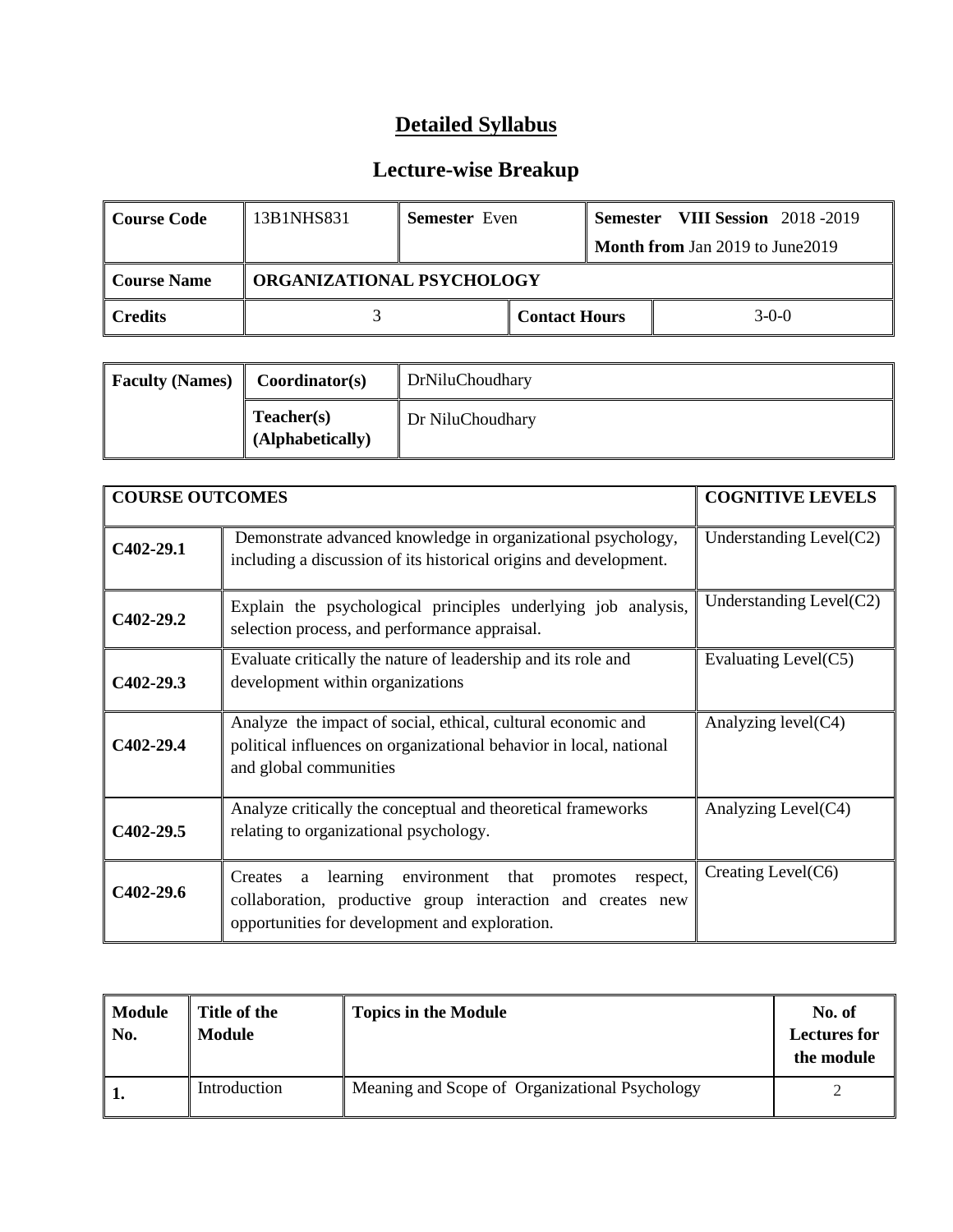| Origins of<br>$\overline{2}$ .<br>Scientific Management, The Hawthorne Studies and the<br>Organizational<br>Human Relations Approach to Management and Ergonomics<br>Psychology                                                                         | $\overline{7}$                                        |  |
|---------------------------------------------------------------------------------------------------------------------------------------------------------------------------------------------------------------------------------------------------------|-------------------------------------------------------|--|
| Business ethics & Organizing and describing the tasks<br>Job Analysis and<br>3.<br><b>Job Evaluation</b><br>involved in a job and determining the position's monetary<br>value,                                                                         | $\overline{4}$                                        |  |
| <b>Personnel Selection</b><br>Matching the best person to each job using, KASo's<br>$\overline{4}$ .<br>testing, interviews, work sample exercises                                                                                                      | $\overline{4}$                                        |  |
| On the job, Off the job training, Orientation, formal<br>Training,<br>5.<br>training, and mentoring.                                                                                                                                                    | 3                                                     |  |
| Objective and subjective measures, Sources of Bias in<br>Performance<br>6.<br>Performance<br>Ratings,<br>Appraisal<br>Importance of Fairness, Other Performance Measures:<br>Thinking Outside the Box and Organizational Citizenship<br>Behaviour (OCB) | $\overline{4}$<br>360-Degree Feedback,<br>The         |  |
| The "Japanese" Management Style, Theory X and Theory Y,<br>7.<br>Motivation,<br><b>Strengths-Based Management</b><br>Approaches to<br>Management:,<br>Leadership                                                                                        | 6                                                     |  |
| Learning<br>Traditional<br>learning<br>and<br>$\bf{8}$<br>Organization<br>Commitment, The Meaning of Work                                                                                                                                               | Organization,<br>Employee<br>$\overline{\mathcal{A}}$ |  |
| Organizational<br>rganizational Culture, Factors Contributing to Positive<br>$\boldsymbol{g}$<br>Organizational Culture, Toxic Factors in the Workplace,<br>Culture                                                                                     | $\overline{4}$                                        |  |
| Modern<br>Organizational Design, Hollow, Modular, network design<br>10<br><b>Organization Design</b>                                                                                                                                                    | $\overline{2}$                                        |  |
| <b>Stress at Work</b><br>Job Stress at Work, Managing Job Stress<br>11                                                                                                                                                                                  | $\overline{2}$                                        |  |
|                                                                                                                                                                                                                                                         | <b>Total number of Lectures</b><br>42                 |  |
| <b>Evaluation Criteria</b>                                                                                                                                                                                                                              |                                                       |  |
| <b>Maximum Marks</b><br><b>Components</b><br>T <sub>1</sub><br>20<br>T <sub>2</sub><br>20<br><b>End Semester Examination</b><br>35<br><b>TA</b><br>25 (Assignments, Quiz)<br><b>Total</b><br><b>100</b>                                                 |                                                       |  |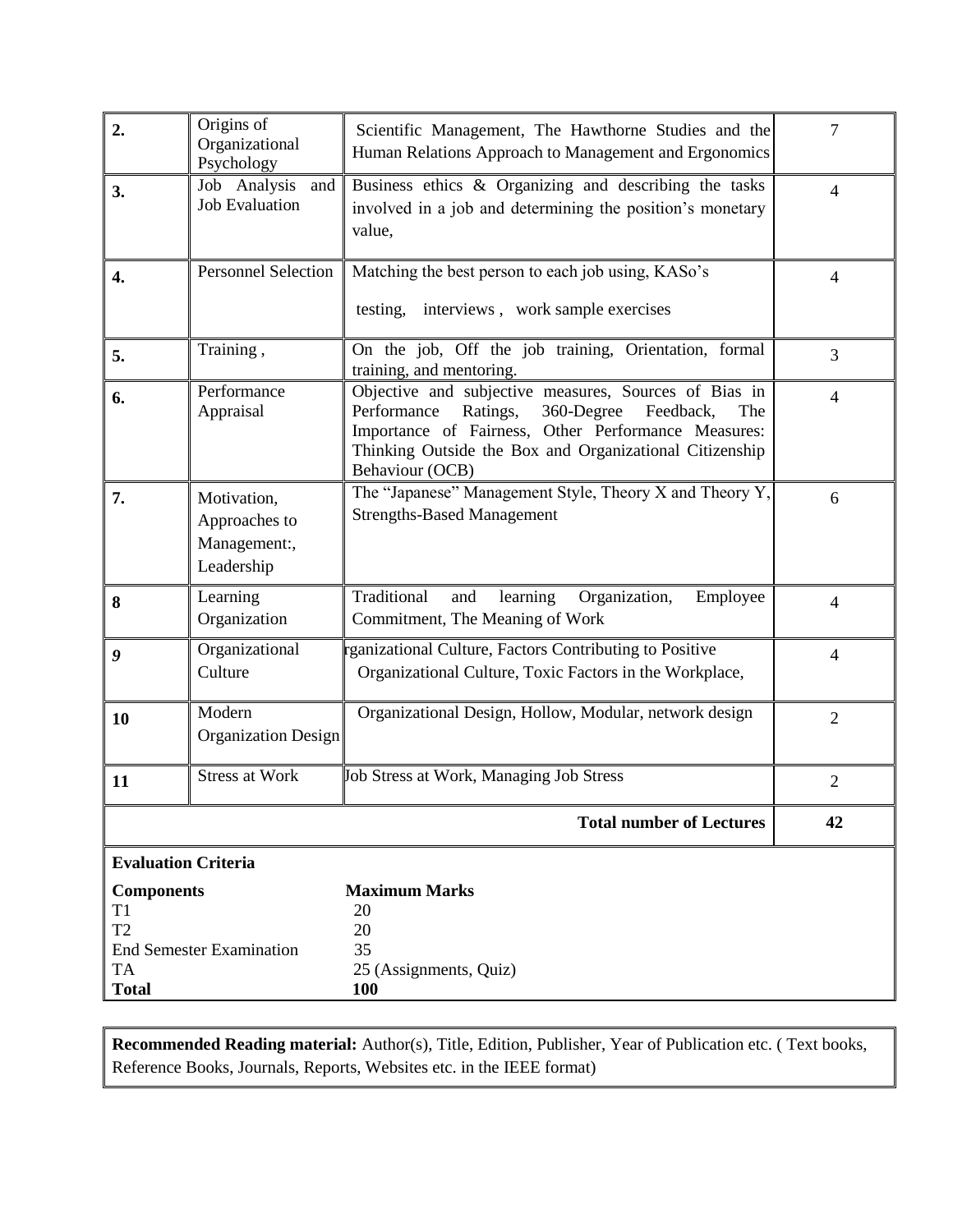| 1.             | Blum, N.L., $\&$ Naylor, J.C. "Industrial Psychology – its theoretical and social foundation", Cbs, 2004                                              |
|----------------|-------------------------------------------------------------------------------------------------------------------------------------------------------|
| 2.             | Dunnette, M. D., & Hough, L. M. "Handbook of Industrial and Organizational Psychology", Consulting<br>Psychology Press, 1992                          |
| 3.             | Griffin, R. W. & Moorhead G. "Organizational Behaviour: Managing People and Organizations", South-<br>Western Cengage Learning, 2009                  |
| 4.             | Luthans, F. "Organizational Behaviour", McGraw-Hill/Irwin, 2011                                                                                       |
| 5              | Robbins, S. P. "Organizational Behaviour", Prentice Hall, 2009                                                                                        |
| 6              | Schultz, D. P., & Schultz, S. P. "Psychology and Industry Today: An Introduction to Industrial and<br>Organizational Psychology", MacMillan Co., 1992 |
| $\overline{7}$ | Journal of Occupational and Organizational Psychology, The British Psychological Society                                                              |
| 8              | International Journal of Organization Theory & Behavior, Pracedemics Press                                                                            |
| 9              | Work & Stress: An International Journal of Work, Health and Organizations, Routledge                                                                  |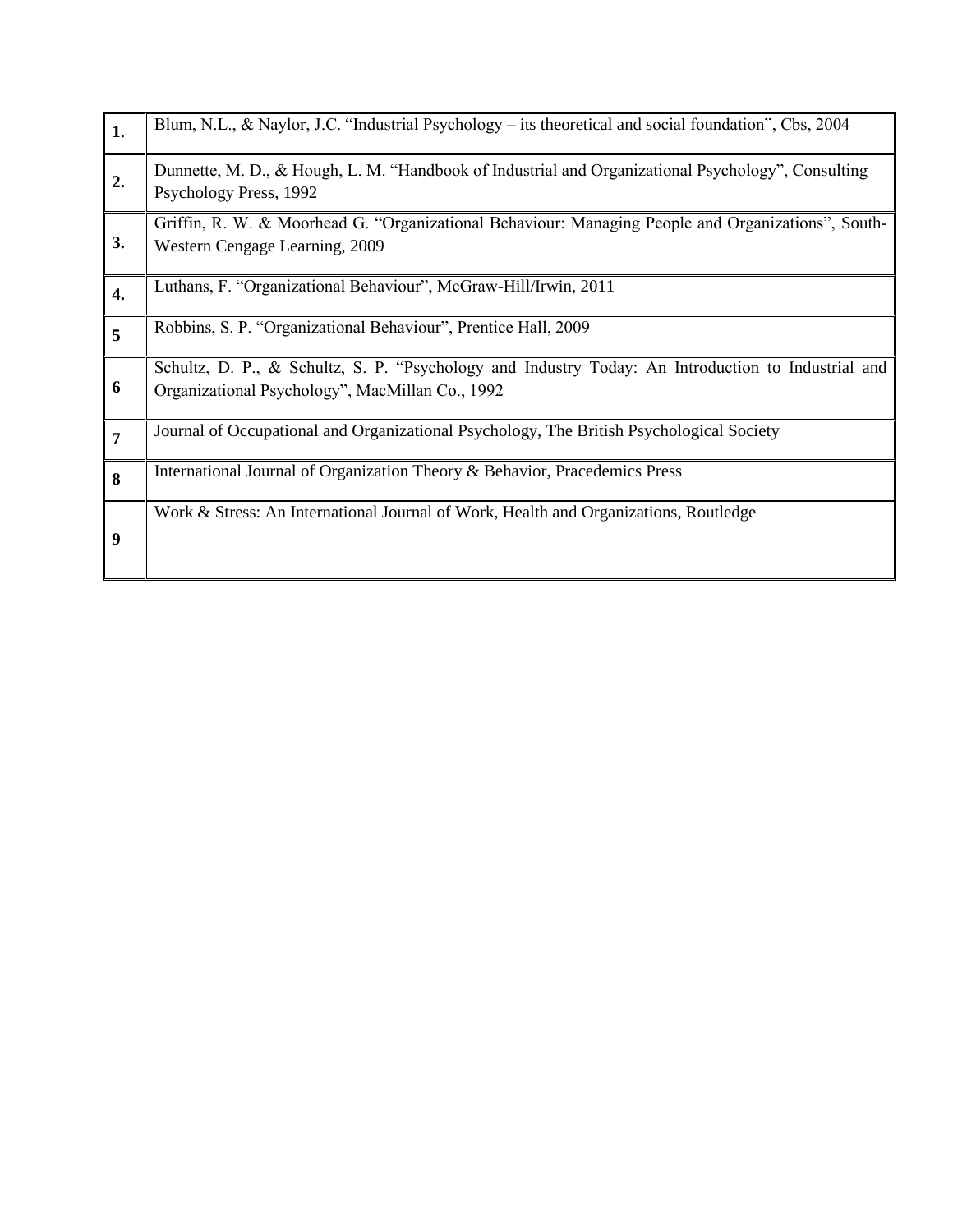| <b>Course Code</b>     | 18B12HS814<br><b>Semester</b> Even |                  |                      |         |  |                                         | Semester VIII Session 2018-2019 |
|------------------------|------------------------------------|------------------|----------------------|---------|--|-----------------------------------------|---------------------------------|
|                        |                                    |                  |                      |         |  | <b>Month from Jan 2019 to June 2019</b> |                                 |
| <b>Course Name</b>     | KNOWLEDGE MANAGEMENT               |                  |                      |         |  |                                         |                                 |
| <b>Credits</b>         | 3                                  |                  | <b>Contact Hours</b> | $3-0-0$ |  |                                         |                                 |
| <b>Faculty (Names)</b> | Coordinator(s)                     | Dr. AnshuBanwari |                      |         |  |                                         |                                 |
|                        | Teacher(s)<br>(Alphabetically)     | Dr. AnshuBanwari |                      |         |  |                                         |                                 |

| <b>COURSE OUTCOMES</b> |                                                                                                                                                    | <b>COGNITIVE</b><br><b>LEVELS</b> |
|------------------------|----------------------------------------------------------------------------------------------------------------------------------------------------|-----------------------------------|
| $C402-30.1$            | Demonstrate the way knowledge is embedded in today's organization and<br>behavioral aspects involved in managing it                                | Understanding<br>Level $(C2)$     |
| $C402-30.2$            | Compare and contrast different methods to preserve, nurture, share and<br>manage knowledge                                                         | Understanding<br>Level $(C2)$     |
| $C402-30.3$            | Identify appropriate methods for knowledge integration to gain<br>competitive advantage                                                            | Applying Level<br>(C3)            |
| C <sub>402</sub> -30.4 | Identify the legal ramifications arising from knowledge sharing and an<br>insight into the ethical concerns faced by individuals and organizations | Applying Level<br>(C3)            |

| <b>Module</b><br>No. | Title of the<br><b>Module</b>              | <b>Topics in the Module</b>                                                                                                                                                                           | No. of<br><b>Lectures for</b><br>the module |
|----------------------|--------------------------------------------|-------------------------------------------------------------------------------------------------------------------------------------------------------------------------------------------------------|---------------------------------------------|
| 1.                   | Introduction to<br>Knowledge<br>Management | Cognition and Knowledge Management, Data, Information and<br>Knowledge, Types of Knowledge, Reasoning and Heuristics,<br>Expert Knowledge, Human thinking and Learning, Knowledge<br>Management myths |                                             |
| 2.                   | Life Cycle of a<br>knowledge<br>Management | Challenges in building Knowledge Management Systems,<br>Conventional V/S Knowledge Management System Lifecycle,<br>Management System Life Cycle,<br>Knowledge<br>System                               | 6                                           |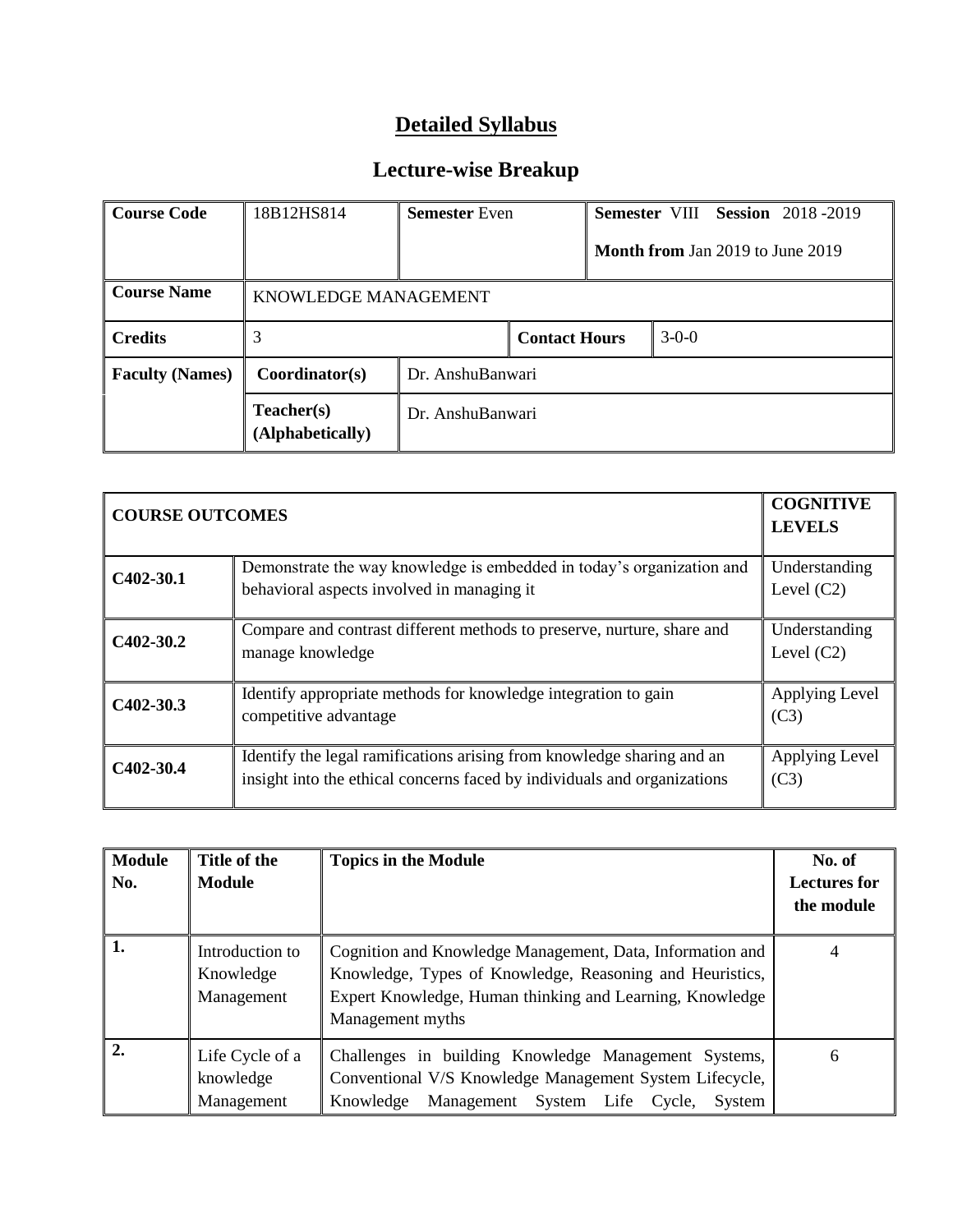|                                                                 | System                                                    | Justification, Role of Rapid Prototyping, Selecting an expert,<br>Role of Knowledge developer                                                                                                                                 |   |  |
|-----------------------------------------------------------------|-----------------------------------------------------------|-------------------------------------------------------------------------------------------------------------------------------------------------------------------------------------------------------------------------------|---|--|
| 3.                                                              | Knowledge<br>Creation and<br>Knowledge<br>Architecture    | Models of Knowledge Creation<br>Transformation,<br>and<br>Knowledge Architecture, The people Core, Identifying<br>Knowledge centers, The technical core                                                                       | 5 |  |
| 4.                                                              | <b>Capturing Tacit</b><br>Knowledge                       | Evaluating the expert, Developing a Relationship with expert,<br>Fuzzy reasoning and the quality of Knowledge capture,<br>Interview as a tool, Knowledge capture techniques                                                   | 6 |  |
| 5.                                                              | Knowledge<br>Codification and<br>System<br>Implementation | Codification<br>Tools<br>and Procedures,<br>The<br>knowledge<br>Developer's Skill set, Quality assurance, Approaches to<br>Logical testing and Acceptance testing, Issues related to<br>deployment                            | 6 |  |
| 6.                                                              | Knowledge<br>Transfer and<br>Knowledge<br>Sharing         | Transfer strategies, Inhibitors of Knowledge transfer, Role of<br>Internet in Knowledge Transfer                                                                                                                              | 5 |  |
| 7.                                                              | Managing<br>Knowledge<br>Workers                          | Business Roles in the Learning Organizations,<br>Work<br>adjustment and the Knowledge Worker, Technology and the<br>of the<br>Knowledge<br>worker,<br>Role<br>CKO,<br>Managing<br>Considerations, Managing Knowledge Projects | 5 |  |
| 8.                                                              | Ethical, Legal<br>and Managerial<br><b>Issues</b>         | Knowledge Owners, Legal Issues, Ethical Decision cycle,<br>Major threats to Ethics, The Privacy factor                                                                                                                        | 5 |  |
| <b>Total number of Lectures</b>                                 |                                                           |                                                                                                                                                                                                                               |   |  |
| <b>Evaluation Criteria</b>                                      |                                                           |                                                                                                                                                                                                                               |   |  |
| <b>Components</b><br>T1<br>T <sub>2</sub><br>TA<br><b>Total</b> | <b>End Semester Examination</b>                           | <b>Maximum Marks</b><br>20<br>20<br>35<br>25 (Project, Oral questions, Assignment)<br><b>100</b>                                                                                                                              |   |  |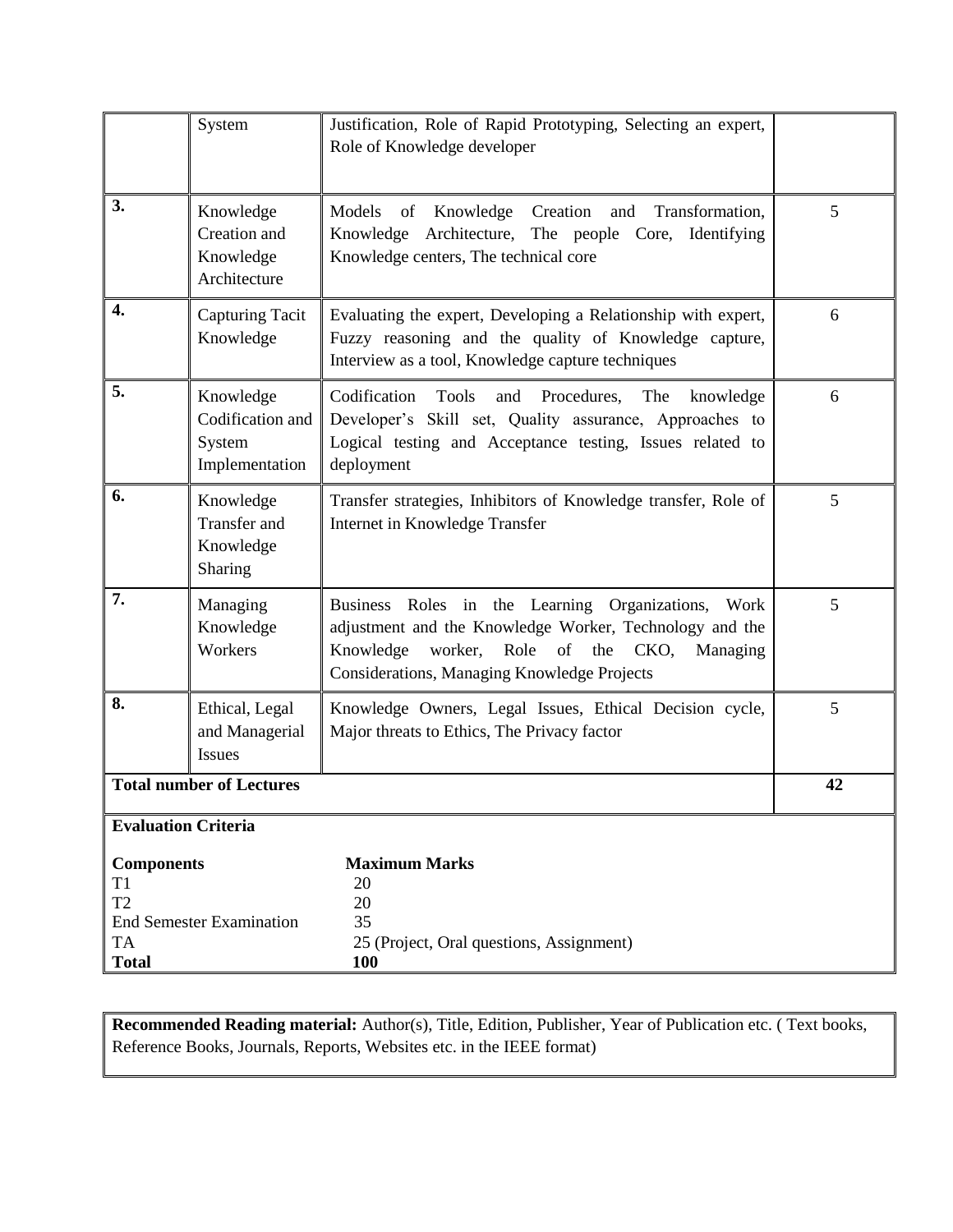| D. Hislop, Knowledge Management in Organizations, Oxford University Press, 2013 |
|---------------------------------------------------------------------------------|
| E. M. Awad and H. M. Ghaziri, Knowledge Management, Pearson Education, 2007     |
| S. Warier, Knowledge Management, Vikas Publishing House, 2011                   |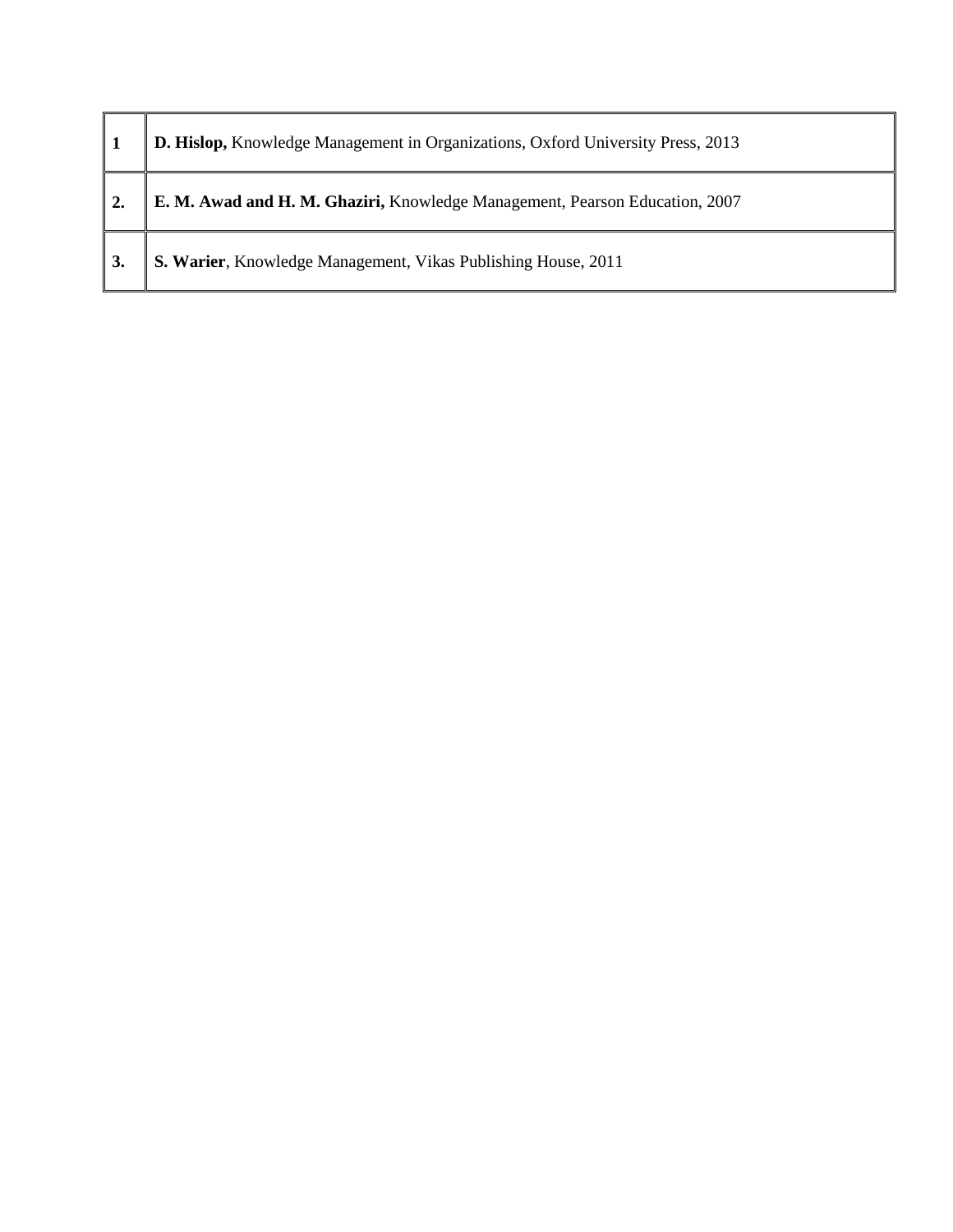| Course Code        | 19B12HS814 | <b>Semester (specify)</b><br>Odd/Even): Even        |                      |  | <b>Semester: 8th Session: 2018 -2019</b><br><b>Month from: January 18 - June 18</b> |
|--------------------|------------|-----------------------------------------------------|----------------------|--|-------------------------------------------------------------------------------------|
| <b>Course Name</b> |            | <b>Digital Transformation in Financial Services</b> |                      |  |                                                                                     |
| Credits            |            |                                                     | <b>Contact Hours</b> |  | $3-0-0$                                                                             |

| <b>Faculty (Names)</b> | Coordinator(s)                 | Dr.SakshiVarshney |
|------------------------|--------------------------------|-------------------|
|                        | Teacher(s)<br>(Alphabetically) | Dr.SakshiVarshney |

|               | <b>COGNITIVE</b><br><b>COURSE OUTCOMES</b><br><b>LEVELS</b>                                                                                |                         |  |
|---------------|--------------------------------------------------------------------------------------------------------------------------------------------|-------------------------|--|
| C402-<br>31.1 | Outline the changes that influence the financial sector in digital age                                                                     | Understand<br>(Level 2) |  |
| C402-<br>31.2 | Evaluate the key differences between traditional business management and<br>technology management and the impact it has on business models | Evaluating<br>(Level 5) |  |
| C402-<br>31.3 | Analyze the new developments in Financial Technology in banking sector.                                                                    | Analyzing<br>(Level 4)  |  |
| C402-<br>31.4 | Analyze Consumer Behaviors & digital disruptions in Insurance                                                                              | Analyzing<br>(Level 4)  |  |
| C402-<br>31.5 | Evaluate the limits, risks and broader policy and social implications of digital<br>technology.                                            | Evaluating<br>(Level 5) |  |
| C402-<br>31.6 | Organising for Digital Innovation and Apply the knowledge of income tax by<br>digital filing of income tax.                                | Applying<br>(Level3)    |  |

| Module<br>No. | Title of the<br>Module | <b>Topics in the Module</b>                                                                                           | No. of<br><b>Lectures for</b><br>the module |
|---------------|------------------------|-----------------------------------------------------------------------------------------------------------------------|---------------------------------------------|
|               | Introduction           | Financial services, Digitization, Digitalization, Digital<br>Transformation, digital tools in finance, importance and | 04                                          |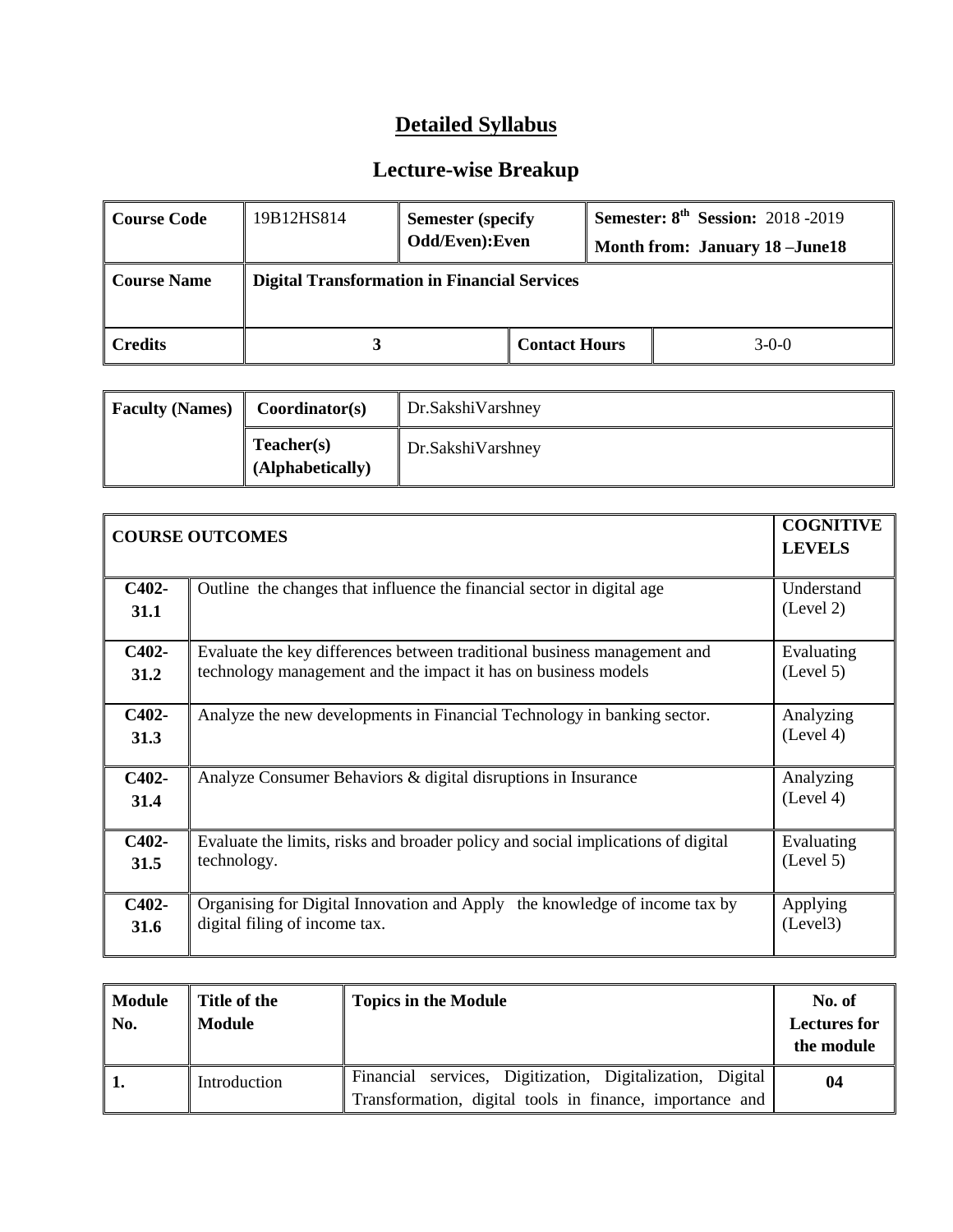|                                                                 |                                                                          | risks. CASE STUDY OF BNP Paribus                                                                                                                                                                              |    |
|-----------------------------------------------------------------|--------------------------------------------------------------------------|---------------------------------------------------------------------------------------------------------------------------------------------------------------------------------------------------------------|----|
| 2.                                                              | Payment<br>Digital<br>System                                             | Electronic commerce, Advantages & Disadvantages of e<br>commerce, Categories of e commerce, E payment systems,<br>Electronic wallets, Smart Cards, credit cards, debit cards,<br>Advantages and Disadvantages | 04 |
| 3.                                                              | Digitization<br>in<br><b>Banking</b>                                     | Banking: its types, evolution of e banking , otp, payment<br>mechanisms, RTGS, NEFT, AEPS, UPI, POS, Digital<br>wallets.                                                                                      | 06 |
| $\overline{4}$ .                                                | <b>Business</b><br>Models<br>Digital<br>for<br><b>Financial Services</b> | Revenue stream Distribution strategy Partnership strategy<br>technology Implementation                                                                                                                        | 05 |
| 5.                                                              | Consumer<br><b>Behaviors</b><br>in<br>Digital Economy                    | Analysis of behavior of financial service user, financial<br>service provider, Principles of behavioral finance,                                                                                              | 05 |
| 6.                                                              | Digital Disruptions<br>in Insurance                                      | Digital Changes in Life Insurance, Health & Other<br>Insurance                                                                                                                                                | 06 |
| 7.                                                              | Financial<br>Digital<br>Services Risk and<br>its Management              | Strategic Risk, Regulatory, Operational Risk, Technology,<br>Financial, Political Risk, Fraud risk, Agent Management<br>Reputational<br>Risk,<br>Partnership<br>Risk,<br>Risk,<br>Risk<br>Management          | 08 |
| 8.                                                              | Digital/E-Income<br>Tax Filing                                           | filing,<br>Issues related<br>Income tax<br>and<br>suggestions<br>&Organising for digital Innovation                                                                                                           | 04 |
|                                                                 |                                                                          | <b>Total number of Lectures</b>                                                                                                                                                                               | 42 |
| <b>Evaluation Criteria</b>                                      |                                                                          |                                                                                                                                                                                                               |    |
| <b>Components</b><br>T1<br>T <sub>2</sub><br>TA<br><b>Total</b> | <b>End Semester Examination</b>                                          | <b>Maximum Marks</b><br>20<br>20<br>35<br>25 (Project, Presentation, Attendance)<br><b>100</b>                                                                                                                |    |

**1.** Scardovi C., Transformation in Investment Management. In: Digital Transformation in Financial Services. Springer, Cham ,2017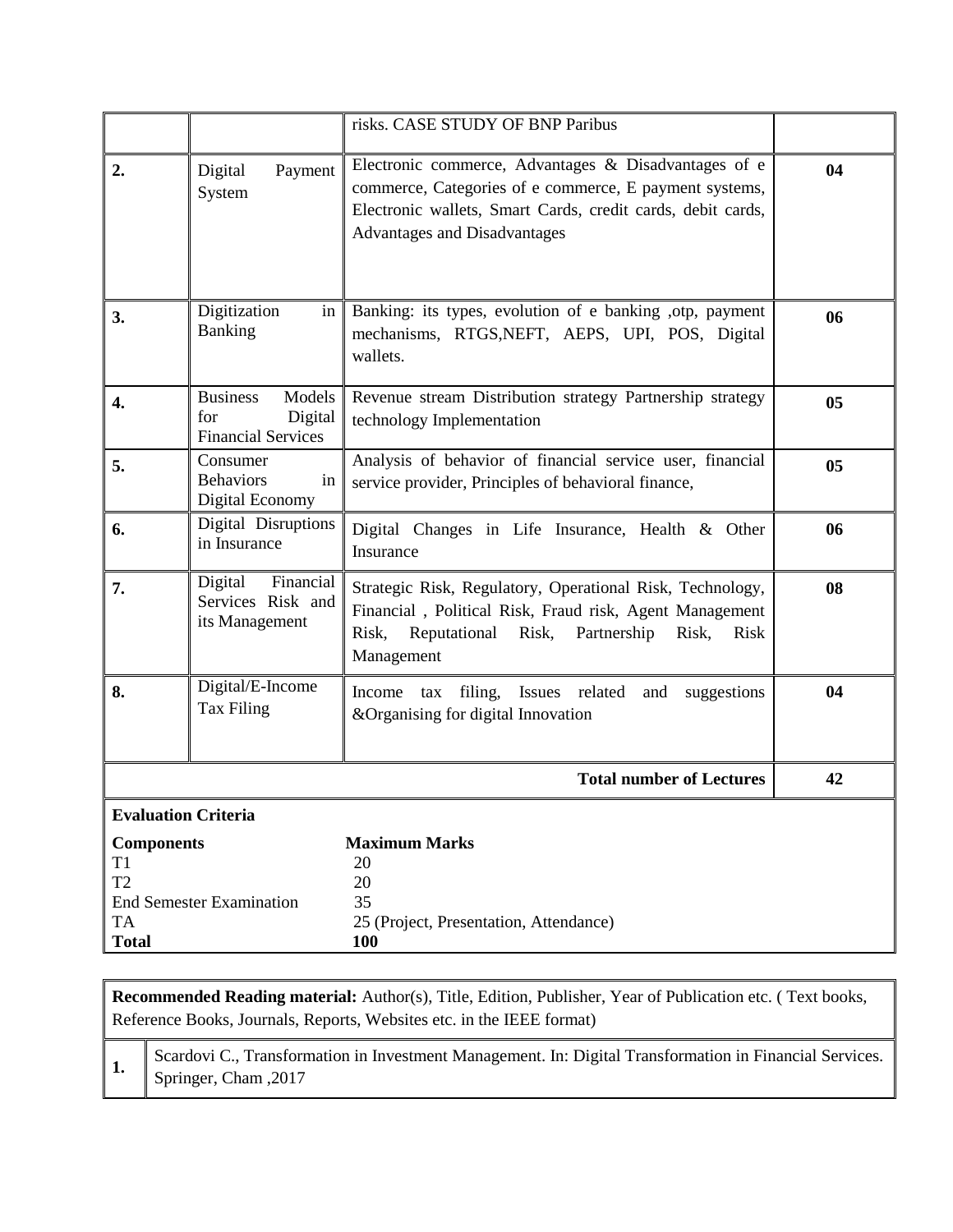| OECD (2018), Financial Markets, Insurance and Private Pensions: Digitalisation and Finance                                                                                                                                                                                                   |
|----------------------------------------------------------------------------------------------------------------------------------------------------------------------------------------------------------------------------------------------------------------------------------------------|
| Digital Financial Services and Risk Management, International Financial Corporation, World<br>Bank, Africa, 2019. Accessed on 2019(Online).Available:<br>https://www.ifc.org/wps/wcm/connect/region_ext_content/ifc_external_corporate_site/sub-<br>saharan+africa/resources/handbook-dfs-rm |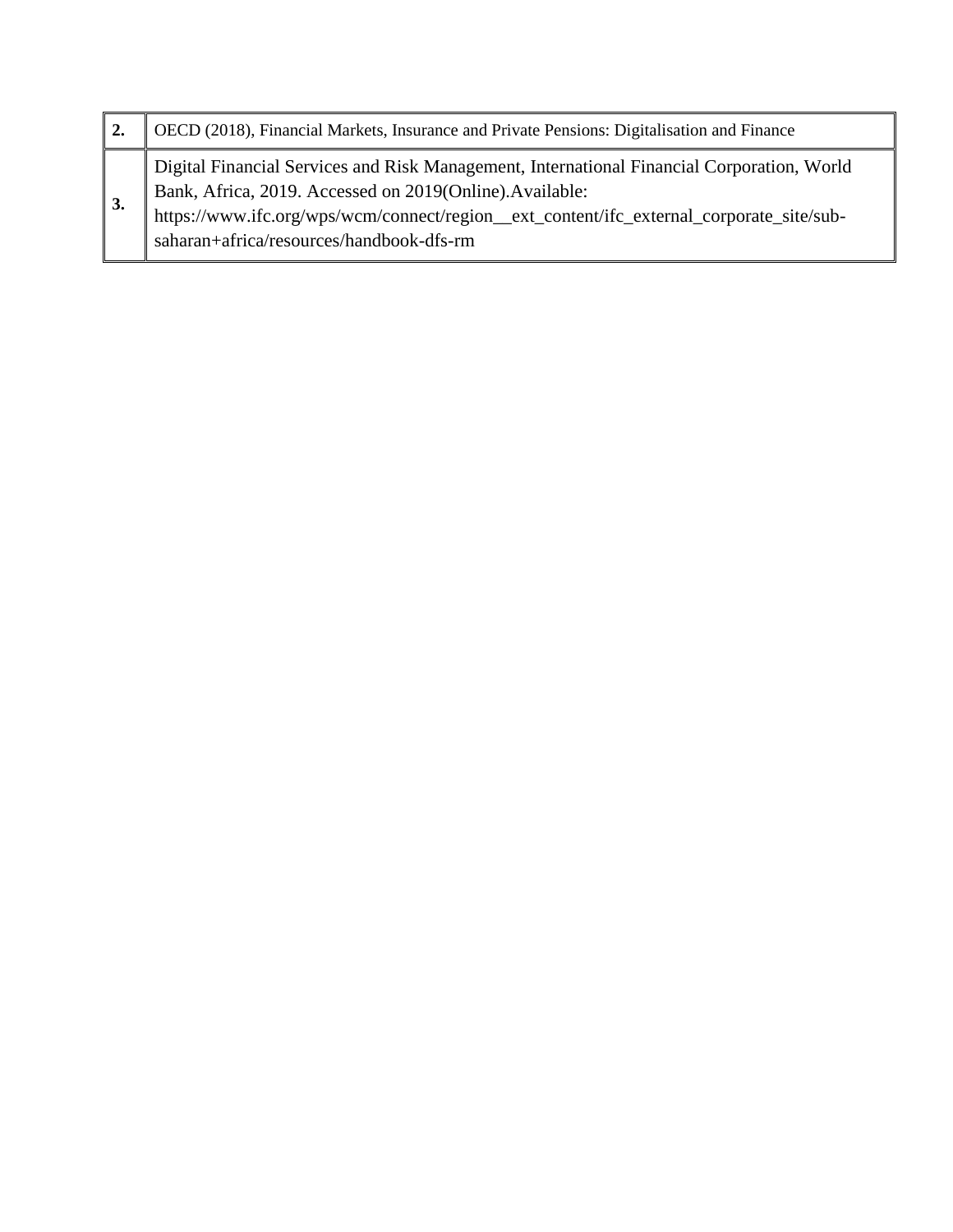| Course Code | 19B1NHS812                   | <b>Semester- Even</b> |                      | <b>Semester 8th Session 2018-2019</b>       |
|-------------|------------------------------|-----------------------|----------------------|---------------------------------------------|
|             |                              |                       |                      | <b>Month from January 2019 to June 2019</b> |
| Course Name | <b>International Finance</b> |                       |                      |                                             |
| ∥ Credits   |                              |                       | <b>Contact Hours</b> | $3-0-0$                                     |

| <b>Faculty (Names)</b> | Coordinator(s)                 | Dr. Mukta Mani |
|------------------------|--------------------------------|----------------|
|                        | Teacher(s)<br>(Alphabetically) | Dr. Mukta Mani |

| <b>COURSE OUTCOMES</b> |                                                                                                                                      | <b>COGNITIVE LEVELS</b>  |
|------------------------|--------------------------------------------------------------------------------------------------------------------------------------|--------------------------|
| $C402-12.1$            | Explain the global market scenario, its imperfections and risks<br>which affect the multinational businesses trade.                  | Understanding level (C2) |
| $C402-12.2$            | Analyze the international transactions of balance of payments and<br>understand their relationship with key macroeconomic indicators | Analyzing level (C4)     |
| $C402-12.3$            | Apply the concepts of foreign exchange market and currency<br>derivatives for making transactions in foreign exchange market         | Applying level $(C3)$    |
| $C402-12.4$            | Analyze the role of parity conditions and other factors in exchange<br>rate determination.                                           | Analyzing level (C4)     |
| $C402-12.5$            | Analyze the central bank's intervention in foreign exchange market<br>and evaluate the causes of exchange rate disequilibrium        | Evaluating level (C5)    |

| No. | Module Subtitle of the<br>Module | Topics in the module                                                                                                                                           | No. of<br><b>Lectures for</b><br>the module |
|-----|----------------------------------|----------------------------------------------------------------------------------------------------------------------------------------------------------------|---------------------------------------------|
| ı.  | Introduction                     | Financial Globalization and Risk, Global financial<br>Marketplace, Eurocurrency market and LIBOR,<br>Theory of comparative advantage, Globalization<br>process |                                             |
|     | <b>Balance of Payments</b>       | BOP transactions, accounting, Accounts of BOP,<br>Capital and Financial Accounts, BOP and key                                                                  |                                             |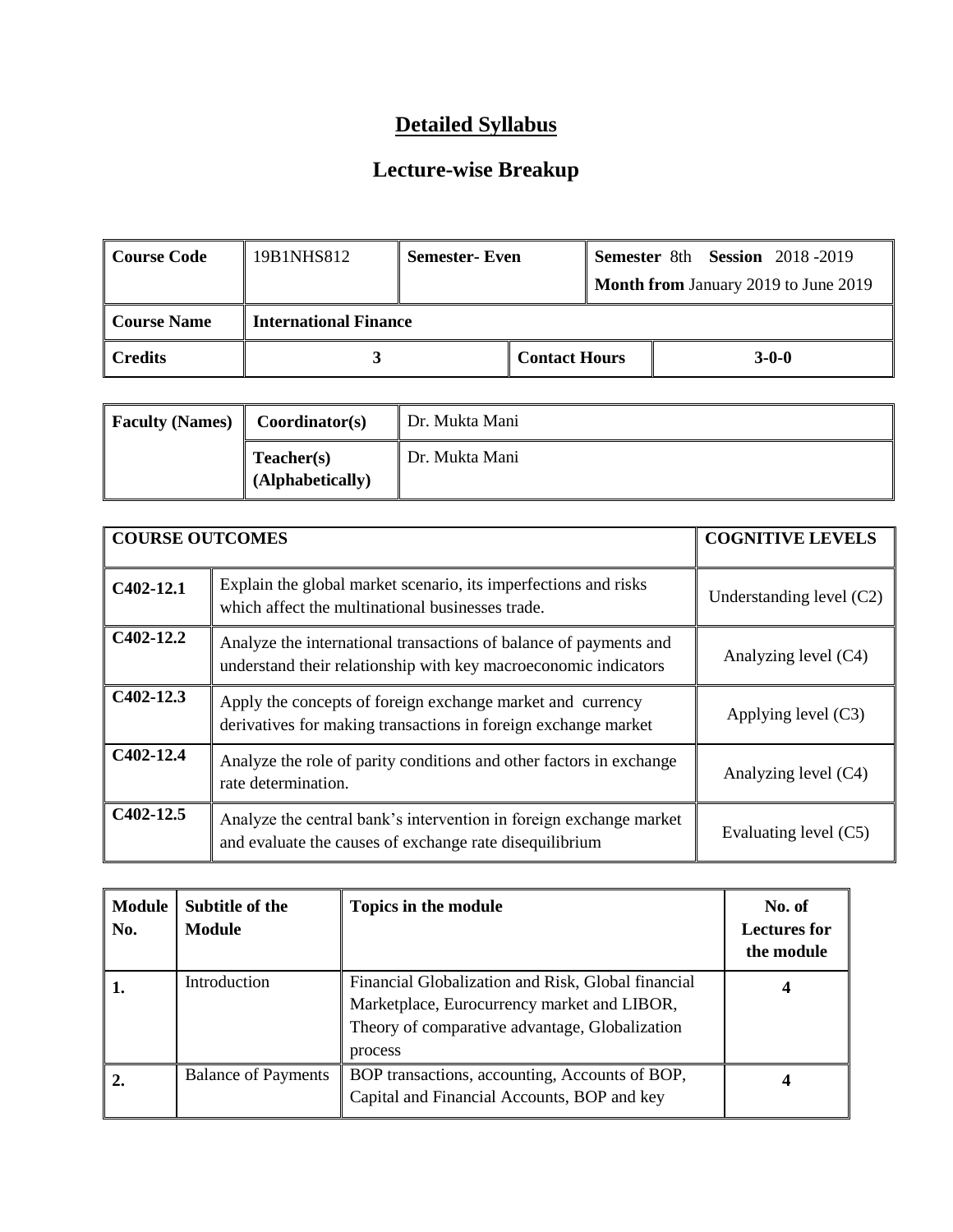|    |                                                           | macroeconomic variables                                                                                                                                                                              |    |
|----|-----------------------------------------------------------|------------------------------------------------------------------------------------------------------------------------------------------------------------------------------------------------------|----|
| 3. | <b>Exchange Rates</b>                                     | Foreign Exchange market, functions, participants,<br>types of transactions: spot, forward and swap<br>transactions<br>Methods of stating exchange rates, quotations and<br>changes in exchange rates | 6  |
| 4. | Foreign Exchange<br>rate determination<br>and forecasting | Exchange rate determination theories, Currency<br>market intervention, disequilibrium, forecasting                                                                                                   | 6  |
| 5. | Forward Exchange                                          | Forward foreign exchange, premiums and discounts,<br>forward rates vs future spot rates, payoff profile,<br>swaps, forward quotations                                                                | 6  |
| 6. | <b>Currency Futures</b><br>and options market             | Foreign currency futures, Currency options,<br>Forwards, futures and options compared                                                                                                                | 6  |
| 7. | <b>International Parity</b><br>Conditions                 | Purchasing Power Parity and Interest Parity<br>Prices and Exchange rates, Exchange rate pass-<br>through, Forward rate, Prices, Interest rates and<br>exchange rates in equilibrium                  | 5  |
| 8. | <b>Transaction</b> and<br><b>Translation Exposure</b>     | Types of foreign exchange exposure, Hedging,<br>Overview of translation, Translation methods, US<br>translation procedures                                                                           | 5  |
|    |                                                           | <b>Total</b>                                                                                                                                                                                         | 42 |

| <b>Evaluation Criteria</b>      |                                                  |
|---------------------------------|--------------------------------------------------|
| Components                      | <b>Maximum Marks</b>                             |
| T1                              | 20                                               |
| T <sub>2</sub>                  | 20                                               |
| <b>End Semester Examination</b> | 35                                               |
| TA                              | 25 (Class test, Assignment, Class participation) |
| Total                           | 100                                              |

|    | <b>Recommended Reading material:</b> Author(s), Title, Edition, Publisher, Year of Publication etc. (Text<br>books, Reference Books, Journals, Reports, Websites etc. in the IEEE format) |  |  |
|----|-------------------------------------------------------------------------------------------------------------------------------------------------------------------------------------------|--|--|
|    | Eiteman, D K., Stonehill, A.I. and Moffett, M.H., Multinational Business Finance, 14 <sup>th</sup> Ed.,<br>Pearson India Education, 2018.                                                 |  |  |
| 2. | Levi, M.D., <i>International Finance</i> , 4 <sup>th</sup> Ed., Routledge Publication, 2009.                                                                                              |  |  |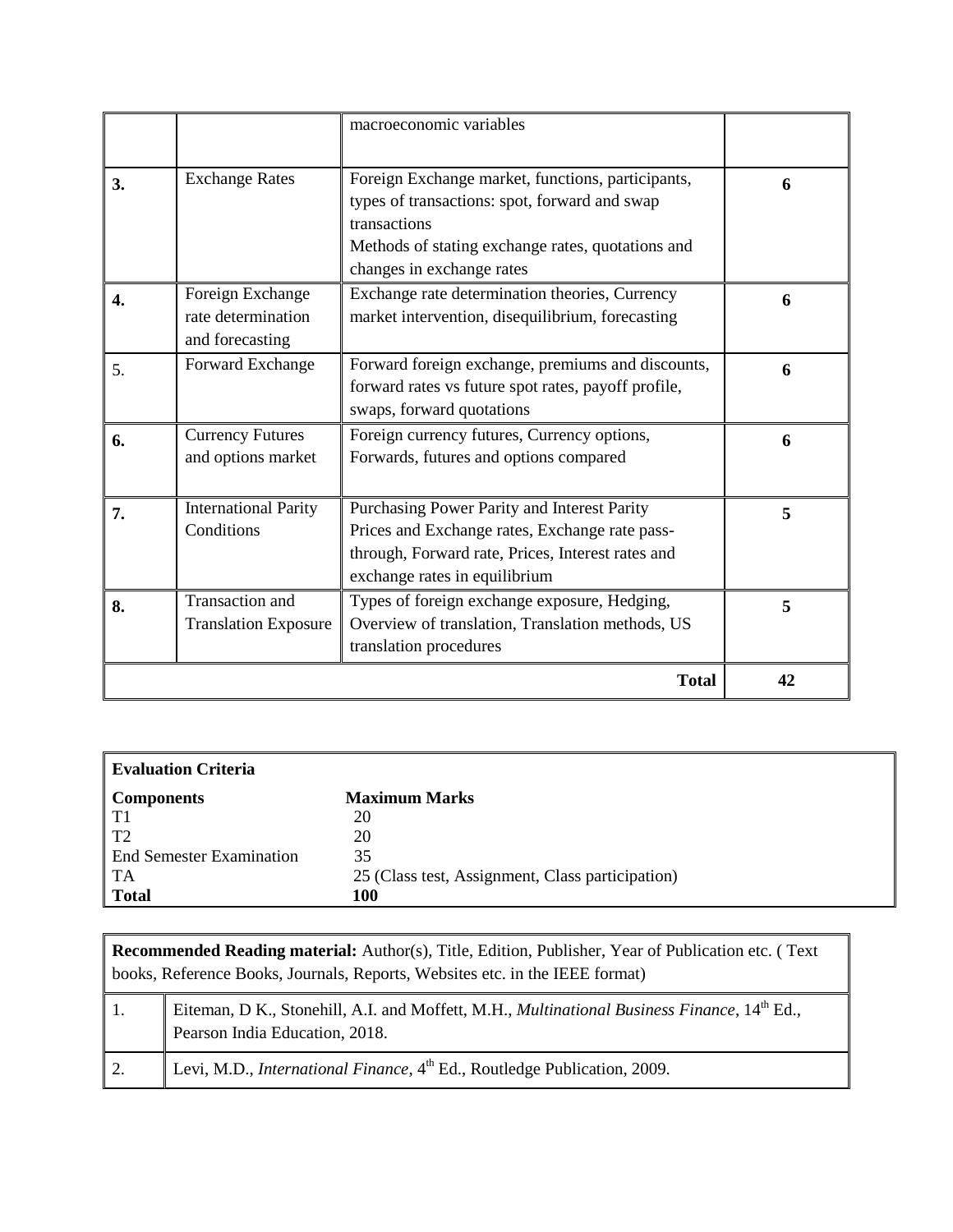| $\vert$ 3.       | Jain, P K., Peyrard, J. and Yadav, S.S., <i>International Financial Management</i> , Macmillan India,<br>1999.     |
|------------------|--------------------------------------------------------------------------------------------------------------------|
| $\overline{4}$ . | Desai, M.A., International Finance- A Casebook, Wiley India, 2007.                                                 |
| 5.               | Shapiro, Alan C., <i>Multinational Financial Management</i> , 7 <sup>th</sup> Ed., John Wiley and Sons Inc., 2003. |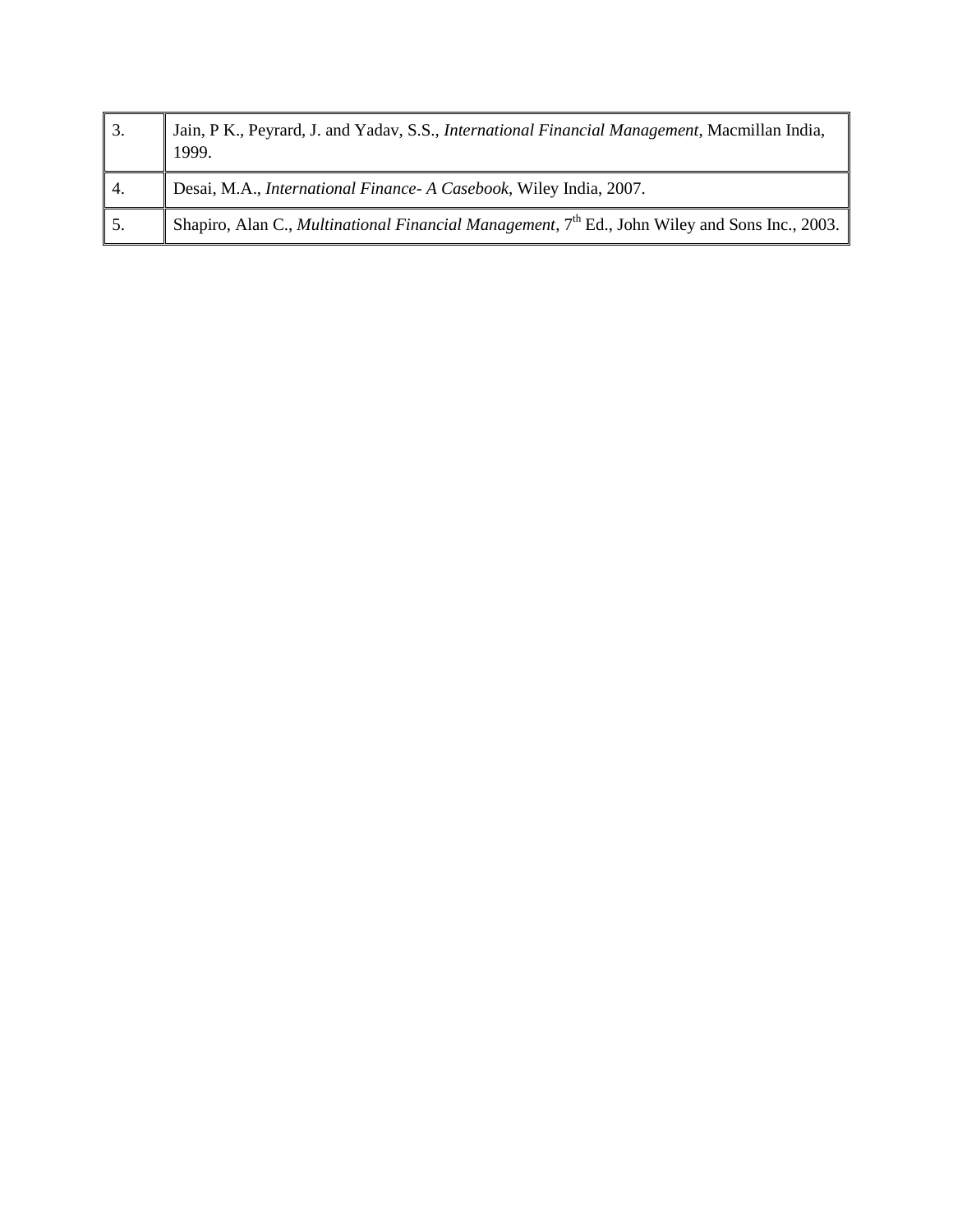| Course Code        | <b>18B12NHS812</b>      | <b>Semester</b> Even<br>(specify Odd/Even) |                      | <b>Semester 8 Session</b> 2018-2019<br>Month from Jan 2018 to July 2018 |  |
|--------------------|-------------------------|--------------------------------------------|----------------------|-------------------------------------------------------------------------|--|
| <b>Course Name</b> | Social and Legal Issues |                                            |                      |                                                                         |  |
| ∥ Credits          |                         |                                            | <b>Contact Hours</b> | $3-0-0$                                                                 |  |

| <b>Faculty (Names)</b> | Coordinator(s)                 | Dr Swati Sharma |
|------------------------|--------------------------------|-----------------|
|                        | Teacher(s)<br>(Alphabetically) | Dr Swati Sharma |

|                                 | <b>CO Code   COURSE OUTCOMES</b>                                         | <b>COGNITIVE LEVELS</b>    |
|---------------------------------|--------------------------------------------------------------------------|----------------------------|
| C <sub>4</sub> 0 <sub>2</sub> - | Demonstrate an understanding of social science and business law to       | Understanding Level $(C2)$ |
| 10.1                            | individuals and businesses.                                              |                            |
| C <sub>4</sub> 0 <sub>2</sub> - | Critically evaluate how information technology, contractual              | Evaluating Level (C5)      |
| 10.2                            | agreements, rights and obligations affects business and society          |                            |
| C402-                           | Analyse legal implications of societal laws.                             | Analyzing Level (C4)       |
| 10.3                            |                                                                          |                            |
| C402-                           | Develop acceptable attitudes with respect to ethical cultural and social | Applying Level (C3)        |
| 10.4                            | issues related to technology, system, information                        |                            |

| <b>Module</b><br>No. | Title of the<br><b>Module</b>  | <b>Topics in the Module</b>                                                                                      | No. of<br><b>Lectures for</b><br>the module |
|----------------------|--------------------------------|------------------------------------------------------------------------------------------------------------------|---------------------------------------------|
| 1.                   | Introduction                   | Introduction to Social and Legal Issues                                                                          |                                             |
| 2.                   | Social Structure and<br>Impact | <b>Social Structure</b><br>Social Impact on Information system and Technology<br>Corporate Social Responsibility | 6                                           |
| 3.                   | Ethics                         | Business Ethics & Values, Professional Conduct,<br>Code of ethics for an Engineer,                               | 6                                           |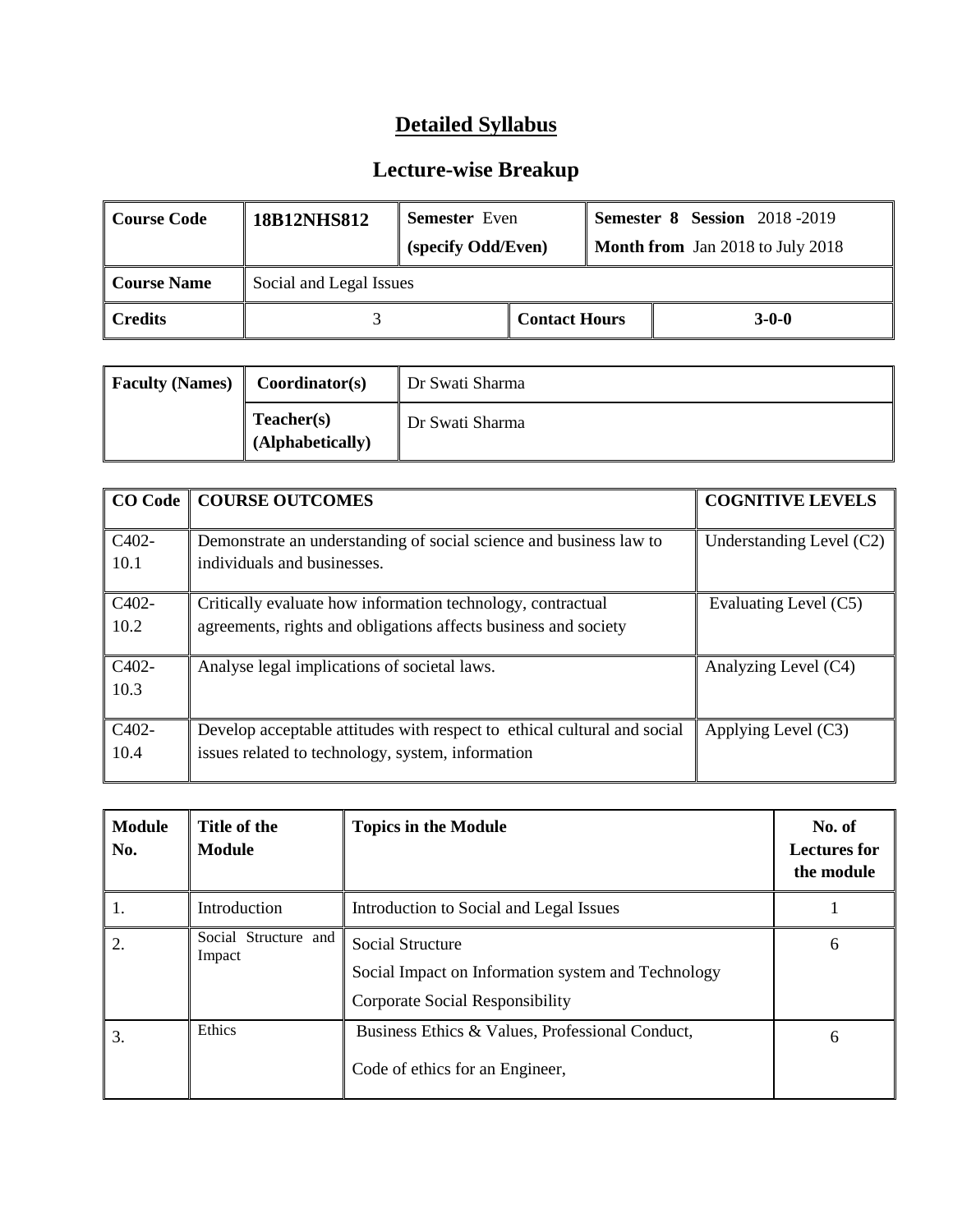|                                                                                                    |                                             | Ethics in Bio-Tech.                                                                                                                                                                       |    |  |
|----------------------------------------------------------------------------------------------------|---------------------------------------------|-------------------------------------------------------------------------------------------------------------------------------------------------------------------------------------------|----|--|
| 4.                                                                                                 | Societal Laws                               | Introduction to Constitution, Right to information,<br><b>Consumer Protection Act,</b>                                                                                                    | 8  |  |
| 5.                                                                                                 | <b>Business Laws</b>                        | Contract Act, Company Act, Negotiable Instruments Acts                                                                                                                                    | 8  |  |
| 6.                                                                                                 | Intellectual<br>Property $\&$<br>Cyberspace | Intellectual Property Issues: (What is Intellectual Property,<br>Copyright Law, Trademark and Law of Patent                                                                               | 5  |  |
| 7.                                                                                                 | Cyber Crime, Laws<br>and IT Act             | Computer Crimes (Fraud and Embezzlement, Sabotage &<br>Information Theft, Intruders, Hacking& Cracking),<br>Computer Crime Laws, Digital Forgery, Cyber Terrorism,<br>Wiretapping, IT Act | 8  |  |
|                                                                                                    |                                             | <b>Total number of Lectures</b>                                                                                                                                                           | 42 |  |
| <b>Evaluation Criteria</b>                                                                         |                                             |                                                                                                                                                                                           |    |  |
| <b>Components</b><br>T1<br>T <sub>2</sub><br><b>End Semester Examination</b><br>TA<br><b>Total</b> |                                             | <b>Maximum Marks</b><br>20<br>20<br>35<br>25 (Assignment and Oral Viva)<br><b>100</b>                                                                                                     |    |  |

|                | <b>Recommended Reading material:</b> Author(s), Title, Edition, Publisher, Year of Publication etc. (Text books,<br>Reference Books, Journals, Reports, Websites etc. in the IEEE format) |  |  |
|----------------|-------------------------------------------------------------------------------------------------------------------------------------------------------------------------------------------|--|--|
| 1.             | Albuquerque D, Business Ethics Principles and Practices, $1st$ edition, Oxford University Press, 2010                                                                                     |  |  |
| $\overline{2}$ | Baase, S, A Gift Of Fire Social, Legal, & Ethical Issues in Computing and Internet, $2nd$ edition Prentice<br>Hall, US, 2006                                                              |  |  |
| 3.             | Diwan, P. & Kapoor, S. Cyber And E-Commerce Laws with information Technology Act, & Rules, 2 <sup>nd</sup><br>edition, Prakesh Publication House, Jaipur, 2000                            |  |  |
| 4              | Gogna, P.P.S., A Text book of Business Law, 1 <sup>st</sup> ed, 5 Chand & Company LTD.2000                                                                                                |  |  |
|                | Ghosh, B., Ethics in Management and Indian Ethos, $2^{nd}$ Edition, Vikas Publishing house, New Delhi, 2006                                                                               |  |  |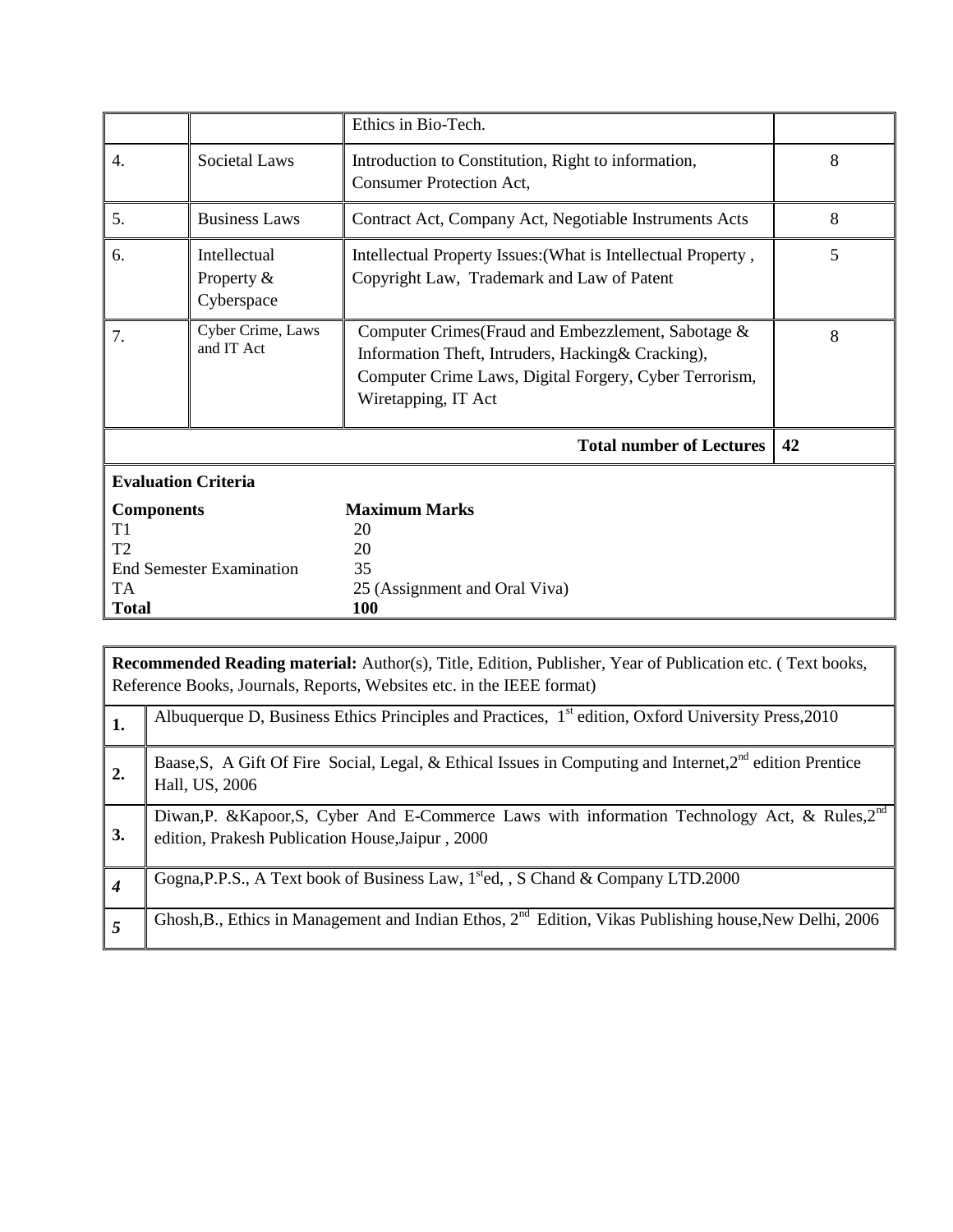| <b>Course Code</b> | 15B1NHS832            | <b>Semester</b> Even |                      |                              | <b>Semester VIII Session 2018-2019</b> |
|--------------------|-----------------------|----------------------|----------------------|------------------------------|----------------------------------------|
|                    |                       | (specify Odd/Even)   |                      | <b>Month from</b> Jan - July |                                        |
| <b>Course Name</b> | International Studies |                      |                      |                              |                                        |
| <b>Credits</b>     |                       |                      | <b>Contact Hours</b> |                              | $3-0-0$                                |

| <b>Faculty (Names)</b> | Dr. Monica Chaudhary<br>Coordinator(s) |                      |
|------------------------|----------------------------------------|----------------------|
|                        | Teacher(s)<br>(Alphabetically)         | Dr. Monica Chaudhary |

|                       | <b>CO Code   COURSE OUTCOMES</b>                                                                                           | <b>COGNITIVE LEVELS</b> |
|-----------------------|----------------------------------------------------------------------------------------------------------------------------|-------------------------|
| $C402-8.1$            | Interpret the major security issues in the Eurasia Region.                                                                 | Understanding $(C2)$    |
| C <sub>4</sub> 02-8.2 | Compare the developed and developing economies along with other<br>major international economic concepts and institutions. | Applying $(C3)$         |
| $C402-8.3$            | Analyze the major historic, economic, political, socio-cultural and<br>technological issues from a global perspective.     | Analyzing (C4)          |
| $C_{402-8.4}$         | Discuss India's relations with USA, Russia and China.                                                                      | Understanding $(C2)$    |

| <b>Module</b><br>No. | Title of the<br><b>Module</b> | <b>Topics in the Module</b>                                                                                                                                                                                            | No. of<br><b>Lectures for</b><br>the module |
|----------------------|-------------------------------|------------------------------------------------------------------------------------------------------------------------------------------------------------------------------------------------------------------------|---------------------------------------------|
| 1.                   | Introduction                  | Introduction                                                                                                                                                                                                           |                                             |
| 2.                   | <b>Historical Aspects</b>     | Feudalism, Socialism, communism, Capitalism,<br>$\bullet$<br>World War I<br>$\bullet$<br>World War II: Allies & the world<br><b>Current Power Centers</b>                                                              | 12                                          |
| 3.                   | <b>Global Markets</b>         | The politics of trade<br>$\bullet$<br>Liberal market economies—The United States<br>$\bullet$<br>The rise of emerging markets—reaching where?<br>$\bullet$<br>WTO, Trading blocks, International treaties<br>$\bullet$ | 6                                           |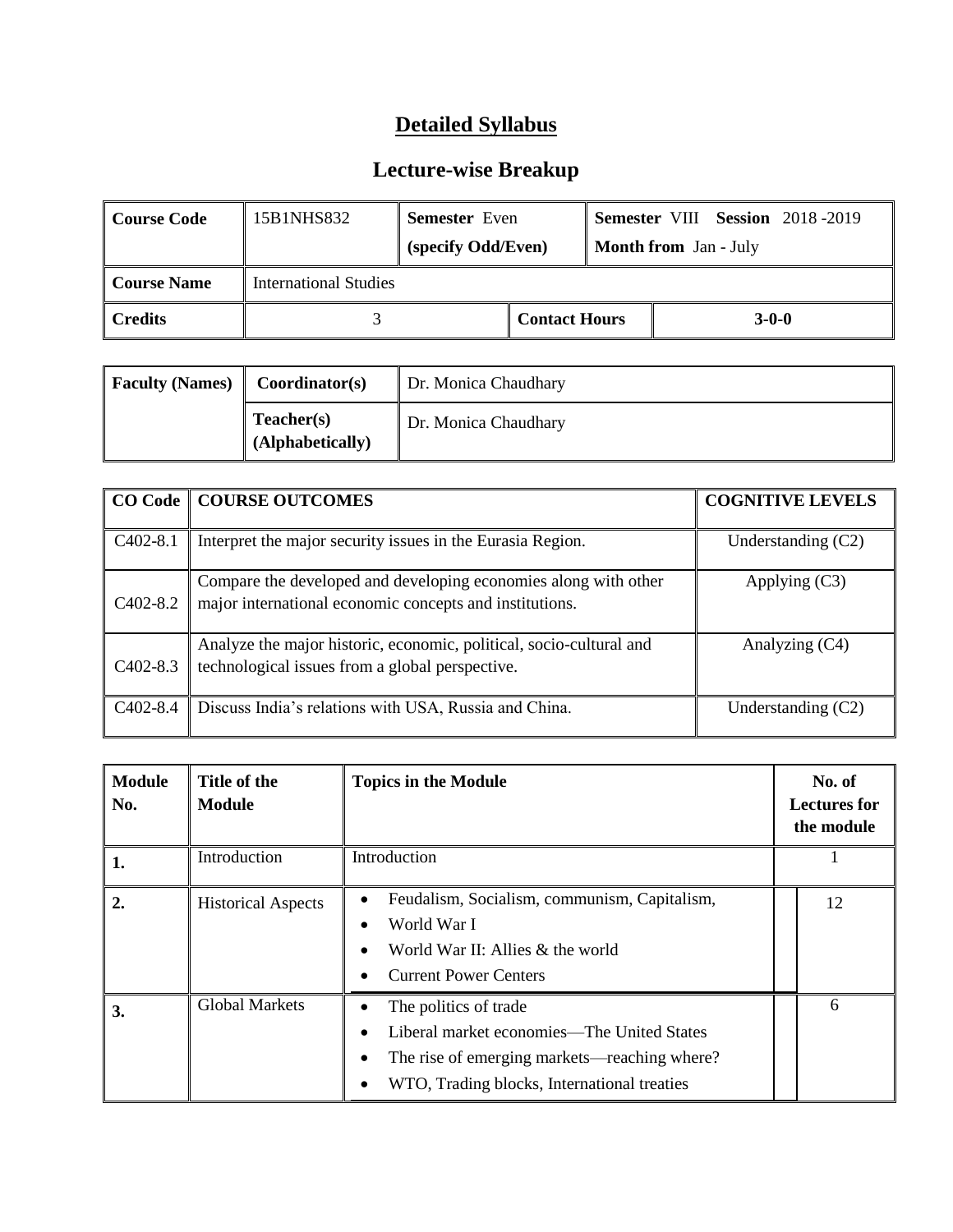| $\overline{4}$ .                                           | Social-cultural                 | Global Population, Migration<br>$\bullet$<br>Human Rights – Amnesty, UNO, Geneva Convention<br><b>Environmental and Ethical Issues</b><br>Communication & Culture                                | 4  |
|------------------------------------------------------------|---------------------------------|--------------------------------------------------------------------------------------------------------------------------------------------------------------------------------------------------|----|
| 5.                                                         | Political                       | International Relations: Terrorism, United Nations<br>Current Issues in International Politics: China & Sea<br>Water, Israel – Palestine, Ukraine, European Union<br>Warfare in the Modern World | 8  |
| 6.                                                         | Emerging<br>Technologies        | Top 10 emerging technologies by World Economic<br>Forum 2018<br>Emerging health technologies by WHO<br>Emerging technologies: options for the future<br>$\bullet$                                | 5  |
| 7.                                                         | India                           | India's Relation with China, US, Russia<br>$\bullet$<br>Great Indians Diaspora and their contributions<br>India: Futuristic View                                                                 | 8  |
|                                                            |                                 | <b>Total number of Lectures</b>                                                                                                                                                                  | 42 |
|                                                            |                                 | <b>Evaluation Criteria</b>                                                                                                                                                                       |    |
| <b>Components</b><br>T1<br>T2<br><b>TA</b><br><b>Total</b> | <b>End Semester Examination</b> | <b>Maximum Marks</b><br>20<br>20<br>35<br>25 (Quiz and Attendance)<br>100                                                                                                                        |    |

|                  | <b>Recommended Reading material:</b> Author(s), Title, Edition, Publisher, Year of Publication etc. (Text books,<br>Reference Books, Journals, Reports, Websites etc. in the IEEE format) |  |  |
|------------------|-------------------------------------------------------------------------------------------------------------------------------------------------------------------------------------------|--|--|
| 1.               | M. Friedman, Chapters 1–3, 6, 10, and 12–13 in Capitalism and Freedom: 40th Anniversary Edition.<br>University of Chicago Press, 2002.                                                    |  |  |
| 2.               | T. Oatley, International Political Economy (4th Edition) (Paperback). New York: Longman, 2010.                                                                                            |  |  |
| 3.               | J. Keegan, A History of Warfare, Vintage Books, New York, 1994.                                                                                                                           |  |  |
| $\overline{4}$ . | A. Sen, Development as Freedom, Anchor Books, New York, 1999.                                                                                                                             |  |  |
| 5.               | J.B. Stewart, "A Reporter at Large: Eight Days." The New Yorker, September 21, 2009.                                                                                                      |  |  |
| 6.               | Top 5 Futuristic Technologies That Exist Today!<br>https://www.youtube.com/watch?v=VUncbfJaf8Q                                                                                            |  |  |